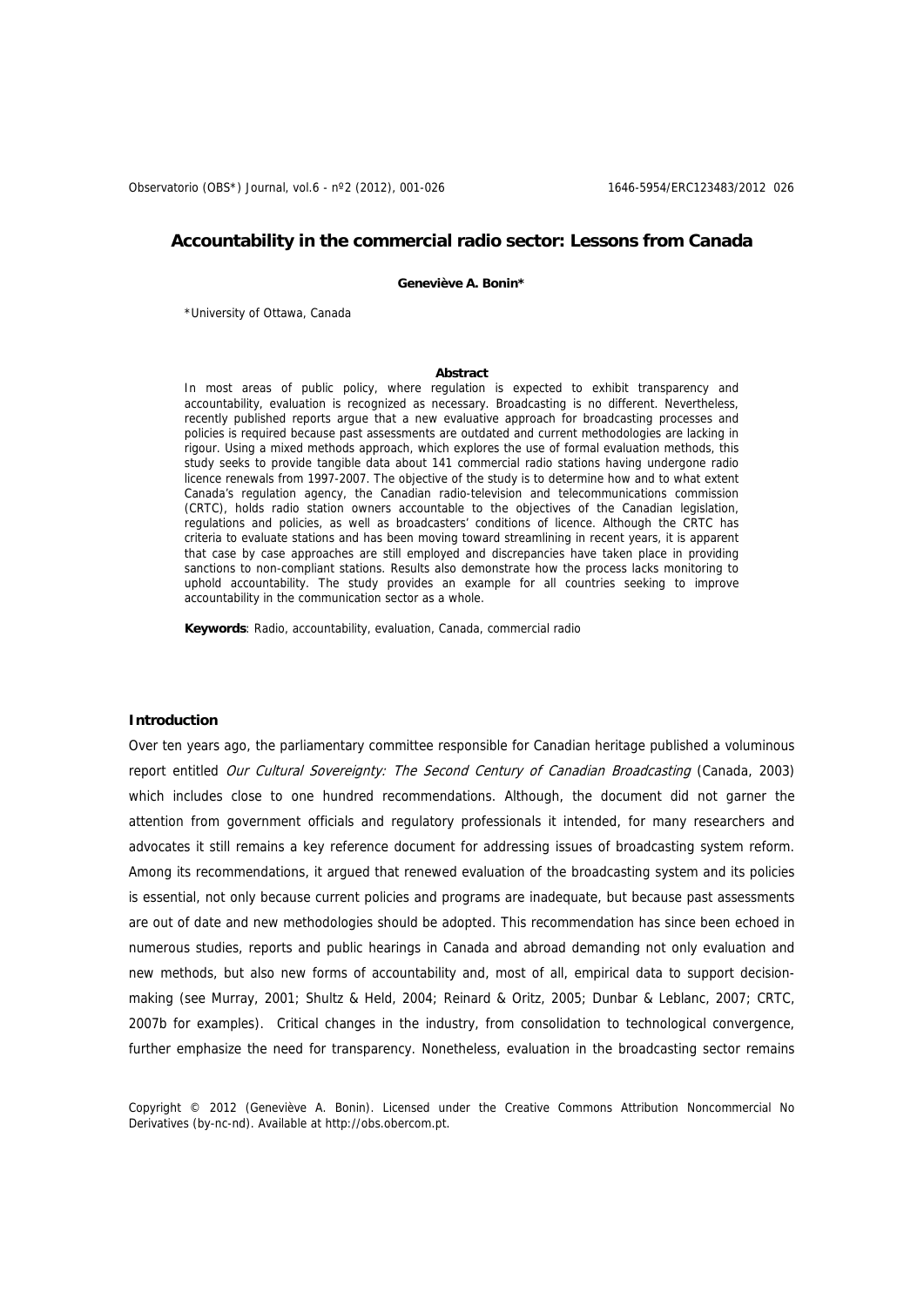ad hoc and reactionary based on poor judgment calls and spontaneous decision-making that succumb to various pressures rather than being guided by informed research and thorough analysis. It is in this context that this article explores the use of formal evaluation methodology to assess the extent to which Canada's regulatory agency, the Canadian radio-television and telecommunication commission (CRTC), has upheld accountability in the broadcasting sector, particularly with regards to commercial radio licensees.

Though the Internet and ownership regulation might make interesting topics, an examination of wellestablished regulations provided by radio make a suitable subject of study. Radio is still a relatively selfcontained environment in opposition to television, for example, which is available through many platforms and channels. Also, radio's rich history can provide insight for the use of newer technologies, as well as the application of specific evaluation methodologies. The study which is documented here is not only relevant for Canadians, but for all countries seeking to improve their means of assessing accountability. The study provides precious information about commercial radio practices which are often left unstudied given access to information in this area is guarded and difficult to obtain. The results of the documentary analysis are the main focus of the article.

# **The Canadian radio sector**

Radio in Canada is comprised of three complementary sectors: Public radio (84 stations along with 18 digital services, namely the Canadian broadcasting corporation); the community sector (150 campus and community stations); and the commercial sector (681 licensed stations, 158 AM stations and 523 FM stations) (CRTC, 2009, p. 95). Commercial radio in Canada is a highly concentrated sector comprised of very few players with networks of radio stations run out of hubs. This is in clear opposition to the more eclectic landscape of radio comprised of multiple owners that would have been the norm a few decades earlier. All three sectors are regulated by the Canadian radio-television and telecommunications commission (CRTC). The main governing legislation is the *Broadcasting Act, 1991*. This law along with the *Radio* regulations, 1986, the Commercial Radio Policy, 1998 and the Commercial Radio Policy, 2006 are the main documents of reference for regulating the commercial sector.

## **The licence renewal process**

Though the object of this article is not to discuss the licence renewal per se, but rather its outcomes, it is important to note the steps taken to assess a station's performance and more importantly the criteria used to evaluate the stations. In Canada, radio stations undergo formal licence renewals every 5 to 7 years. This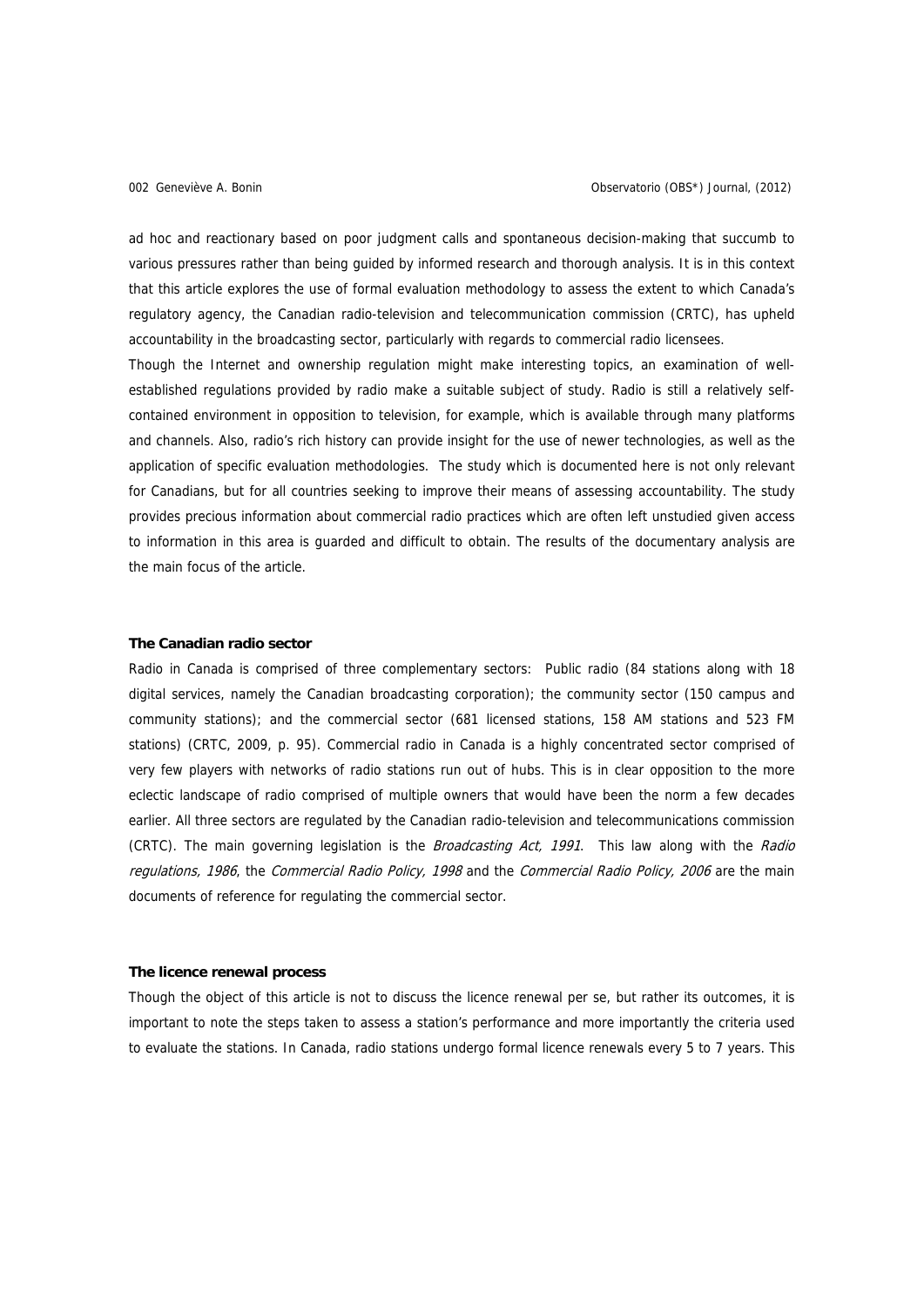<span id="page-2-0"></span>Observatorio (OBS\*) Journal, (2012) Geneviève A. Bonin 003

renewal is not automatic and undergoes a formal assessment by the CRTC. Until recently, public hearings were reserved for situations of non-compliance. However, in the past few years, the CRTC has been moving towards public hearings for all parties. Nonetheless, the criteria are the same. Stations are evaluated on the number of complaints received (if any)<sup>[1](#page-2-0)</sup>, the comments they receive from the public (if any) during the public notice of renewal period, the amount of Canadian content broadcast in comparison to the required amounts, the ability of the station to retain program logs and records and the ability to provide programming information.<sup>[2](#page-2-0)</sup>The evaluation also takes into account elements of the *Commercial* Radio Policy, 1998 and 2006, such as the measures taken to promote Canadian music, achieve the levels of particular categories of music (depending on conditions of licence) and how a station ensures Canadian content development levies<sup>[3](#page-2-0)</sup> are paid. Furthermore, for stations broadcasting in French, the levels of French-language music broadcast according to the *Commercial Radio Policy* as well as the length of the proposed French musical selections. Attention to compliance with the amount of local programming broadcast is also examined to assess performance.

Within this context, the object of this article is to present the results of a documentary analysis of 141 Canadian radio stations licence renewals between 1997 and 2007 to determine to what extent the CRTC holds radio licence holders accountable to the laws and policies to which they are bound.

## **Methodology**

The adopted research design was inspired, for the most part, by the work of Contandriopoulos et al., (2000) and Weiss (1998) who are renowned evaluators in the health and education sectors respectively. Contandriopoulos et al.'s (2000) approach involves a series of assessments including process evaluation. This particular article focuses on a portion of the third step of the evaluation which involves a results appraisal of the Canadian commercial radio licence renewal process.<sup>[4](#page-2-0)</sup>

To evaluate the results of the licence renewal process, and to make an assessment of the CRTC's ability to uphold accountability, one must establish the criteria and measurements to be used. In the field of evaluation this can be done by including the help of stakeholders or not. Given the financial and time constraints of this case, the criteria for evaluation were selected based on the literature review of regulation and accountability, as well as elements from the Broadcasting Act, 1991, the Radio Regulations, 1986 and

<sup>1&</sup>lt;br>This to be noted that commercial radio station complaints are handled through an independent organization: the Canadian broadcast standards council (CBSC)<br>The except for situations pertaining to the *Broadcasting Act*, 1

<http://laws.justice.gc.ca/eng/acts/B-9.01/><br><sup>3</sup> These levies include Canadian Talent Development, which is a financial program that was put in place by the CRTC in the late 1990s to inject funds in the Canadian music industry to assist in building Canadian artists' careers and provide Canadian content for radio. In 2006, this program was renamed Canadian content development (CCD) as the mandate was expanded not only to develop Canadian talent, but overall Canadian content. CCD contributions came into effect

on 1 September 2007.<br><sup>4</sup> The detailed methodology which includes all the phases of the research is forthcoming in *Medien.*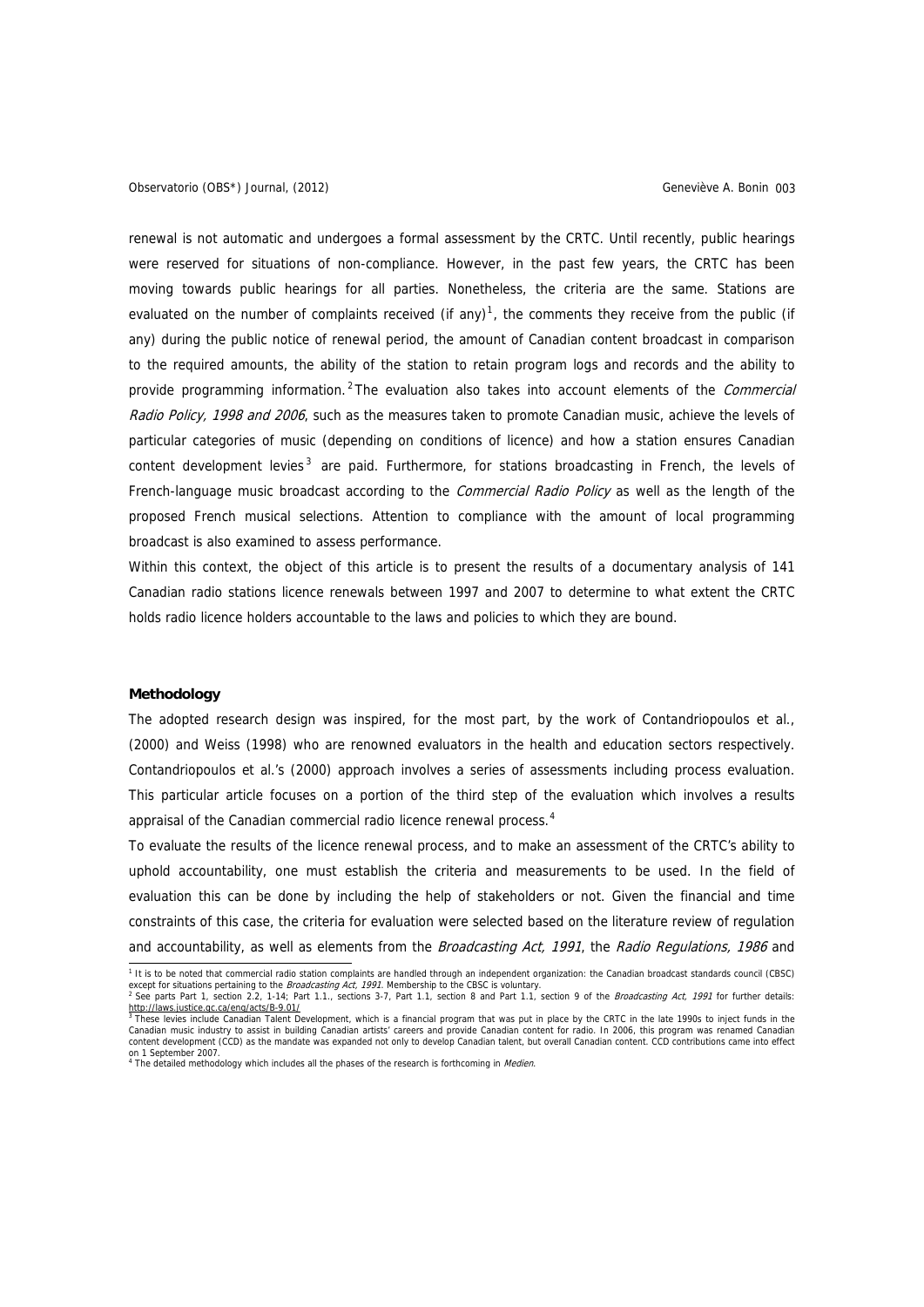its amendments; the commercial radio regulations from 1998 and 2006; annual reports of the CRTC; and conditions stated in the radio licence renewals of the chosen sample of stations from 1997-2007.

Since the prescriptive aspects of the *Broadcasting Act, 1991*, are "so broadly worded that it would be impossible to judge whether a willing and cooperative licensee was really compliant" (Salter & Odartey-Wellington, p. 126); and because the ideal evaluation scenario (criteria chosen in consultation with all major stakeholders involved in the renewal process) was not feasible for financial and time constraints, the criteria chosen to evaluate the CRTC's performance in upholding accountability of commercial radio stations included elements from the day-to-day application of the Radio Regulations, 1986, and in the Commercial Radio Policy, 1998 and 2006.

As previously mentioned, the study limits itself to Canadian radio licence renewals that took place from 1997 to 2007. It does not examine cases that involve public or community radio because they warrant studies of their own considering the differences in policy and regulation that apply to these sectors. Commercial radio is also the radio sector where the licensing and regulatory role of the CRTC is most critical, as public radio (CBC) is governed by its own statute and the CRTC has a very light role with respect to community radio. The 1997-2007 timeframe is proposed for ease of access as paper archives are often missing or incomplete (in person request for information, September 18, 2007). It was also decided to select a time span long enough for some stations to have had at least two licence renewals for comparison purposes. Most renewals run from three to seven years**.**

Following the instructions of the Senior Officer, Information Holdings at the CRTC, a customized online search of the CRTC website was conducted to determine the number of licence renewals conducted per year as this is not a statistic held by the agency. Although the results were mostly on target, some documents proved irrelevant and were removed. These included repeat results, licence amendments, documents pertaining to digital radio, licence renewals for special events (example: sporting or religious events), cable licence renewals, satellite renewals, television licence renewals, applications for new stations and documents pertaining to acquisitions or licence amendments (for example changing from the AM band to the FM band). The resulting entries totalled 1, 657. These results were then entered into an electronic spreadsheet program (Microsoft Excel) for ease of reference and all entries pertaining solely to networks, transmitters or to the CBC, as well as community and campus stations were removed from the total number of results to isolate true commercial radio licence renewals. This 'weeding' process yielded a total of 298 entries, representing a total of 141 stations over the ten year period. These remaining stations constitute the basis for analysis. They represent the entire population of formal licence renewals for commercial stations from 1997-2007. With the exception of historical documents involving stations prior to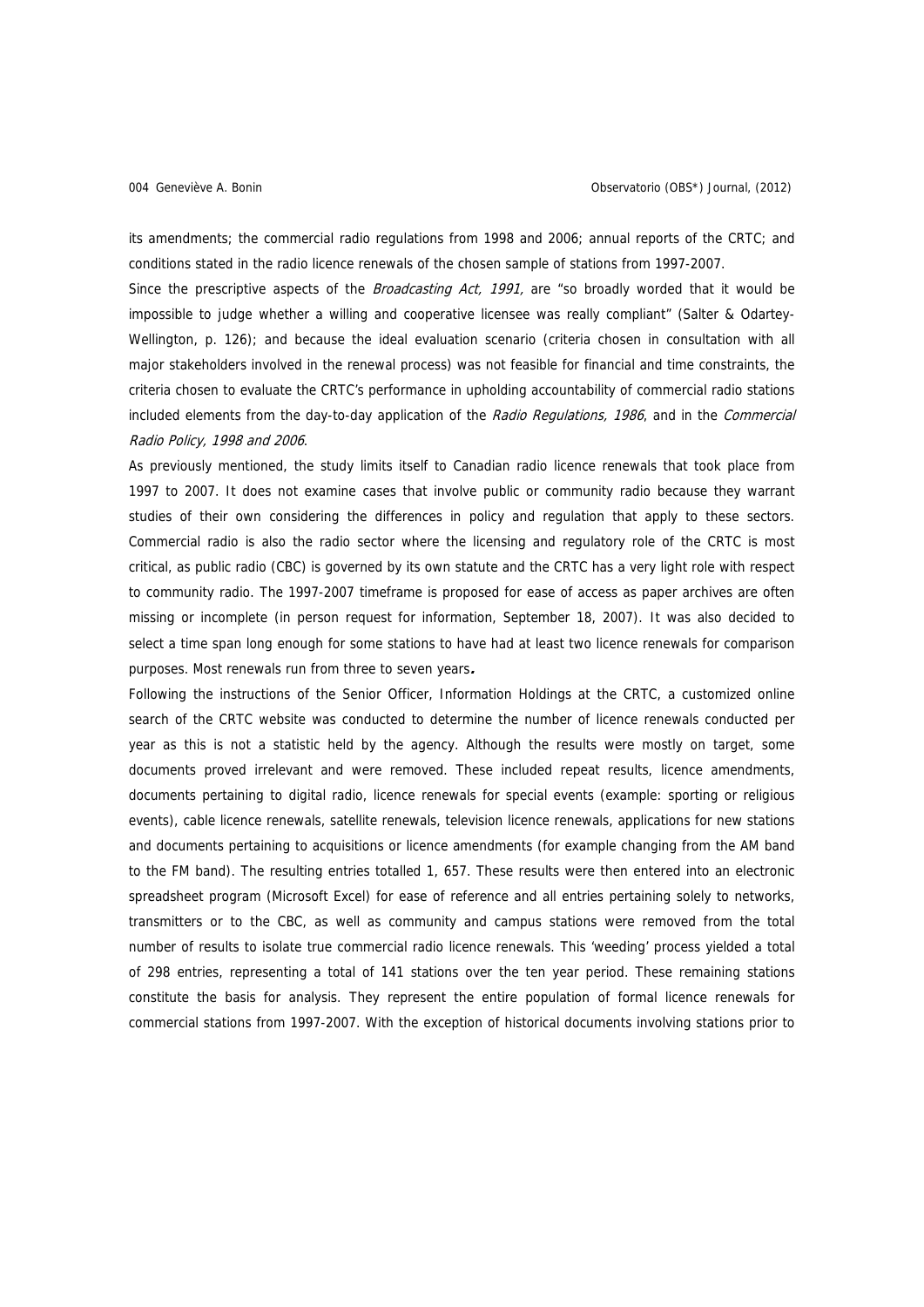1996, such as initial applications for licence renewal and administrative correspondence, most of the information collected was obtained through the CRTC website [www.crtc.gc.ca.](http://www.crtc.gc.ca/)

The analysis of the licence renewal documentation of these stations was conducted using a grounded theory approach (Glasser & Strauss, 1967). Data obtained from documentation relevant to the licence renewals for the selected radio stations and the CRTC monitoring reports were analysed to identify themes and categories of information pertinent to the research question and that corresponded to the chosen criteria. A checklist approach was used to determine if the CRTC discussed the relevant criteria in the cases as described on paper, then the material was analyzed for similar / dissimilar wording. The themes that emerged were used as illustrative examples during the interviews to obtain more information on licence renewals, and to gain insight as to why the process sometimes breaks down and how it could be improved. Analysis of the decision notices of the 141 stations was performed using emerging codes from the Glaser and Strauss (1967) approach. Each document was given its own series of codes; only after coding was completed did comparisons and categorization take place. The categories were scrutinized multiple times to validate the reoccurring patterns (if any) and the series of observations which emerged from this process to provide the basis for a theory on licence renewals. At this point, coding based on Glaser and Strauss' (1967) model ended. It was subsequently possible to make links between the categories and criteria of evaluation using observations, and the categories were reduced to include only those relevant to the newly established 'theory'.

Results from licence renewal data analysis were complemented by the existing research on broadcasting policy and relevant policy documents. They served to provide insight into the way in which radio station licence renewals have been conducted over time.

## **Results and discussion**

The results and discussion are described following the order in which they were obtained. This includes a description of the conditions of licence, the duration of licences and issues of non-compliance. The conditions of licence highlight station requirements, whereas results pertaining to the duration of licence explain if radio stations fulfilled requirements or not. Analysis of non-compliance explains situations of shorter licence terms.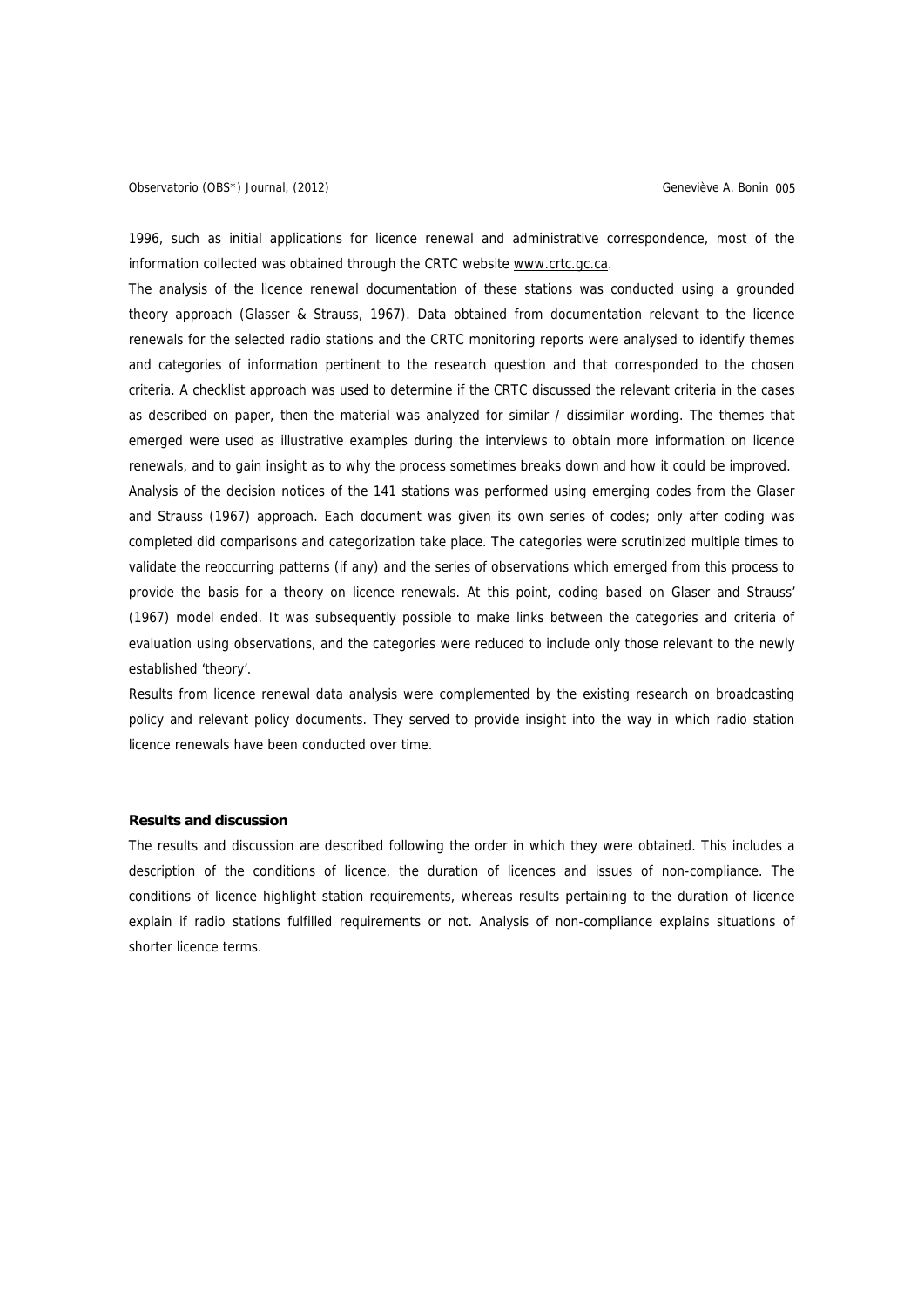### <span id="page-5-0"></span>**Conditions of licence**

Examining licence renewal documents identified a number of apparent commonalities between most licence renewals, particularly in the types of conditions of licence issued. The conditions of licence are obligations that a radio station must fulfill and are complementary to what is stated in the Broadcasting Act, 1991 and Radio Regulations, 1986. They are included in licence renewals and sometimes appear as reminders, either because of past non-compliance, or because they are particular to a type of station. In other cases, conditions of licence are the same for all stations as they represent general CRTC objectives. These are not stated as such in other legal documents. Examples include requirements to comply with regulations from another ministry or department, as in the case of hiring equity, for instance.

The wording of conditions of licence differentiates what constitutes a reminder, a suggestion or a legal obligation. Observations in this regard follow. In 129 cases, the CRTC issued, in general terms, conditions of licence which radio stations were to follow. In 69 cases, the licence renewal document noted that licensees were "subject to the conditions of their current licence, the decision at hand and the licence to be issued." A similar sentence was used in 22 cases where the licensees were said to be "subject to the conditions in the decision and the licence to be issued." In 36 other cases, the licensees were said to be "subject to the licence to be issued." Finally, in 2 cases, the licensees were said to be "subject to the current licence." Although few cases had different wording that seemed to refer to a similar idea, there was no notable consistency with the other 169 renewals, and the majority did not include any such phrase.

Certain conditions of licence are common to many stations. One such condition prohibits licensees from operating within specialty formats defined in CRTC public notice 1995-60. This was noted in 48 renewals. In 133 renewals, the CRTC made note of contributions to be made to Canadian talent development (CTD) and Canadian content development (CCD). Only in one case was there specific mention of an exemption from this condition of licence. Also, in 62 renewals there was a note of the need to respect the Canadian association of broadcasters' (CAB) sex-role portrayal code<sup>[5](#page-5-0)</sup>. And, in 287 renewals, the CRTC encouraged the licensees to comply with the Employment Equity Act or mentioned that they were subject to it.

In addition to these conditions of licence, in a few cases, the CRTC highlighted particular conditions of licence that only affect a particular station. These cases relate to stations that have exceptions to current regulations or stations with previous issues of compliance that are being addressed. These situations were quite rare, however, and the most prevalent had to do with exemptions to the *Broadcasting Regulations*, 1986 (4% of exceptions) where most exemptions dealt with the type of programming that must be broadcast at certain times or its quantity. The second most common consideration had to do with Canadian

<sup>&</sup>lt;sup>5</sup><br><sup>5</sup> Now known as the "Equitable portray code" (See http://www.cbsc.ca/english/codes/epc.php)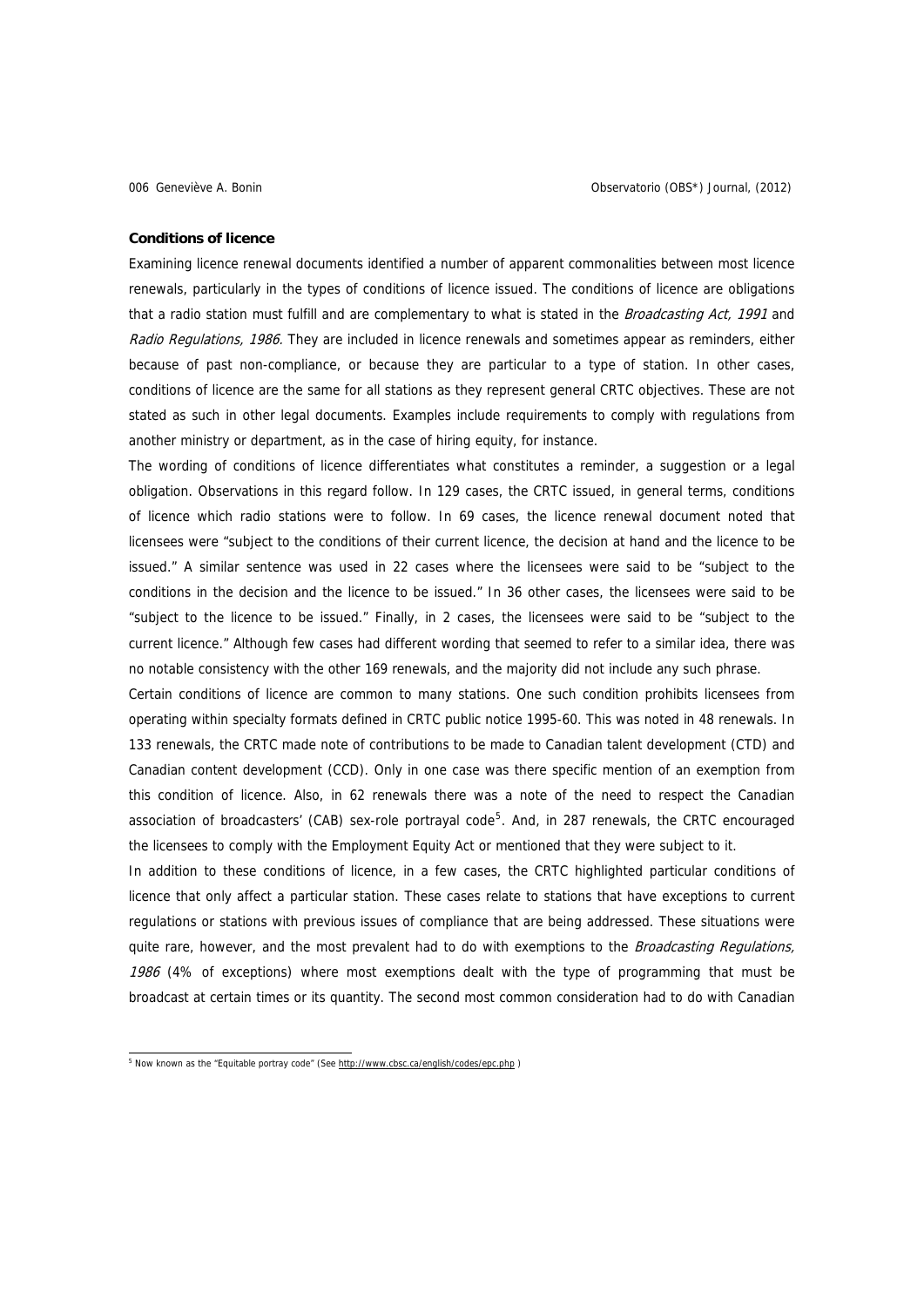<span id="page-6-0"></span>content (3.4% of exceptions). In the majority of these cases, the CRTC required a higher level of Canadian content than what is indicated in the regulations.

# **Reminders**

In a number of cases, the CRTC provided stations with reminders. Most of these reminders seemed to act as warnings to ensure either continued compliance or to improve performance in the future. Table 1 presents the type of reminders used and their frequency.

**Table 1 – Frequency table of reminders issued to radio stations by the CRTC in radio licence renewals** 

| <b>Reminders</b>                                                      | Frequency      | Percentage (%) |
|-----------------------------------------------------------------------|----------------|----------------|
| Provide year of release of musical selections                         | 8              | 2.7            |
| Expectations about funding                                            | 1              | 0.3            |
| PN 1990-111 (AM FM policy for the nineties)                           | $\overline{2}$ | 0.7            |
| Changes to Radio Regulations, 1986                                    | 1              | 0.3            |
| Hit music requirements                                                | 1              | 0.3            |
| PN 1993-78 (religious broadcasting policy)                            | $\mathfrak{p}$ | 0.7            |
| CANCON and spoken word quotas                                         | $\mathcal{P}$  | 0.7            |
| Licencee's responsibility for what is broadcast                       | 1              | 0.3            |
| News content requirements                                             | 1              | 0.3            |
| Provide report on benefits                                            | 4              | 1.3            |
| Benefits commitments                                                  | 22             | 7.4            |
| Responsibility to serve the English-speaking audience                 | 1              | 0.3            |
| Increase in CTD requirements                                          | 1              | 0.3            |
| Must wait for broadcasting certificate (Issued by<br>Industry Canada) | 1              | 0.3            |
| Total                                                                 | 48             | 15.9           |

The most frequent reminder is to fulfill benefits requirements, which are amounts to be expended on public interest activities<sup>[6](#page-6-0)</sup> following a change in ownership. According to the *Broadcasting Monitoring Report 2007*, from 1 May 1998 to 31 December 2006, 77.5 million dollars have been spent in benefits from transactions

 6 These include FACTOR, MUSICACTION and other eligible initiatives as outlined in the commercial radio policies.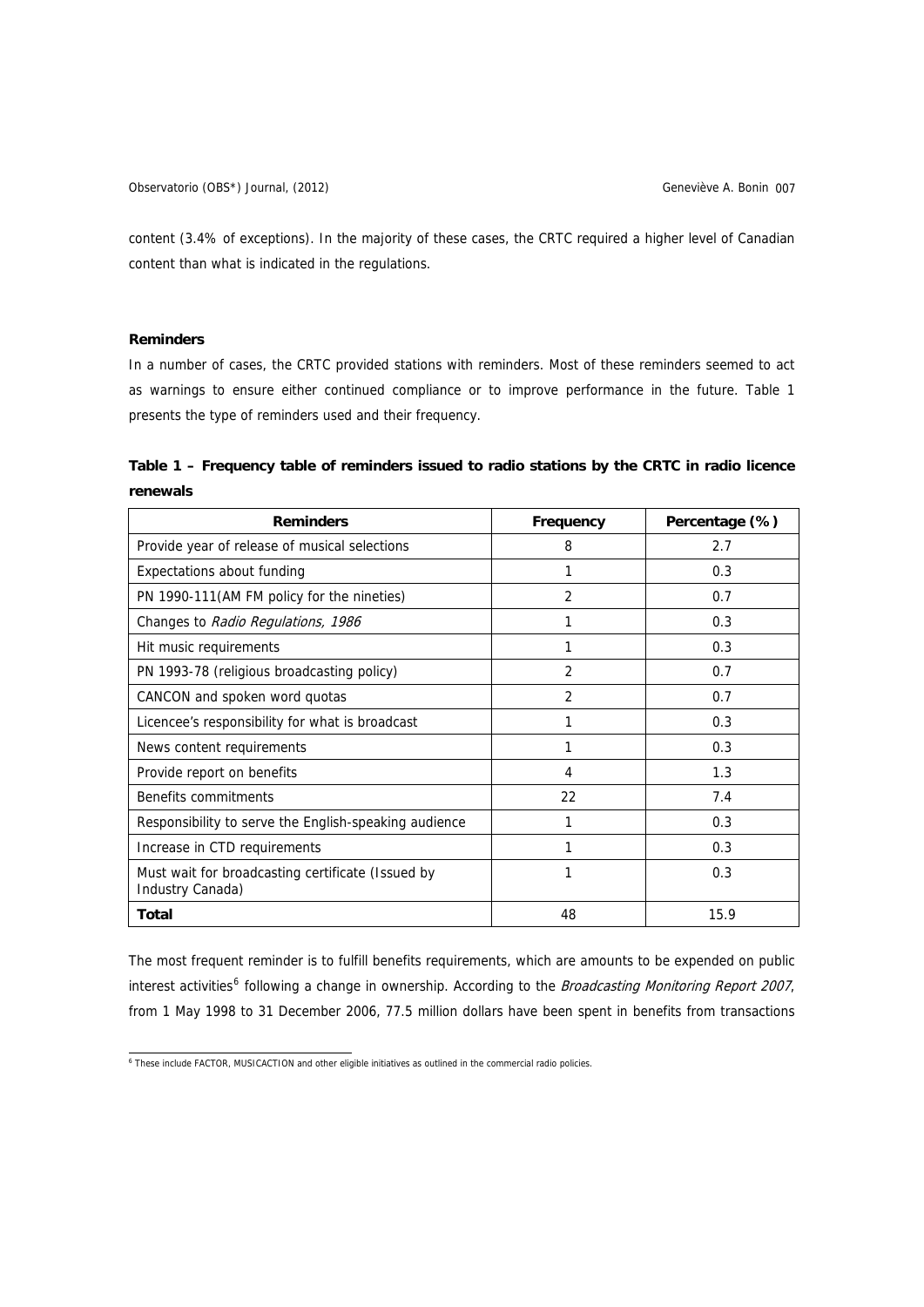involving English-language stations and 99.3 million dollars were spent for transactions involving Frenchlanguage stations (CRTC, 2007c).

## **Duration of licences and non-compliance**

A total of 101 renewals resulted in licences with shorter durations than maximum. This represents 34 % of total cases, involving 86 stations. Among these stations, only eight were given at least two short-term licence renewals in a row. It is important to note, however, that 41 cases resulting in 6-year renewals were not for non-compliance. The CRTC required the stations to renew at an earlier time in order to meet the objectives of its regional plan – a strategy undertaken by the CRTC to renew licences from the same region during the same timeframe – or for workload reasons (in other words depending on how many cases the CRTC had to evaluate in a given time period). Seventeen cases resulted in shorter renewals, but no specific reason was provided in the CRTC decisions. Table 2 illustrates the duration of licences from 1997-2007.

| <b>Duration of licence</b> | Frequency         | Percentage (%) |
|----------------------------|-------------------|----------------|
| 7 years                    | 197               | 66.1           |
| 6 years                    | 61                | 20.5           |
| 4 years                    | 17                | 5.7            |
| 3 years                    | $12 \overline{ }$ | 4.0            |
| 2 years                    | 5                 | 1.7            |
| 17 months                  | 1                 | 0.3            |
| 15 months                  | 1                 | 0.3            |
| 8 months                   | 1                 | 0.3            |
| 3 months                   | $\overline{2}$    | 0.7            |
| Non renewal                | 1                 | 0.3            |

**Table 2 – Frequency table of duration of licence renewals** 

No links were made between the reasons for non-compliance and the length of short-term licence renewals except in the case of 3-year renewals. Of the 12 stations renewed for 3 years, 8 had issues with Canadian content (CANCON) requirements. However, these were not always exclusively CANCON related. Table 3 illustrates stations with more than one short licence renewal during the timeframe of the study.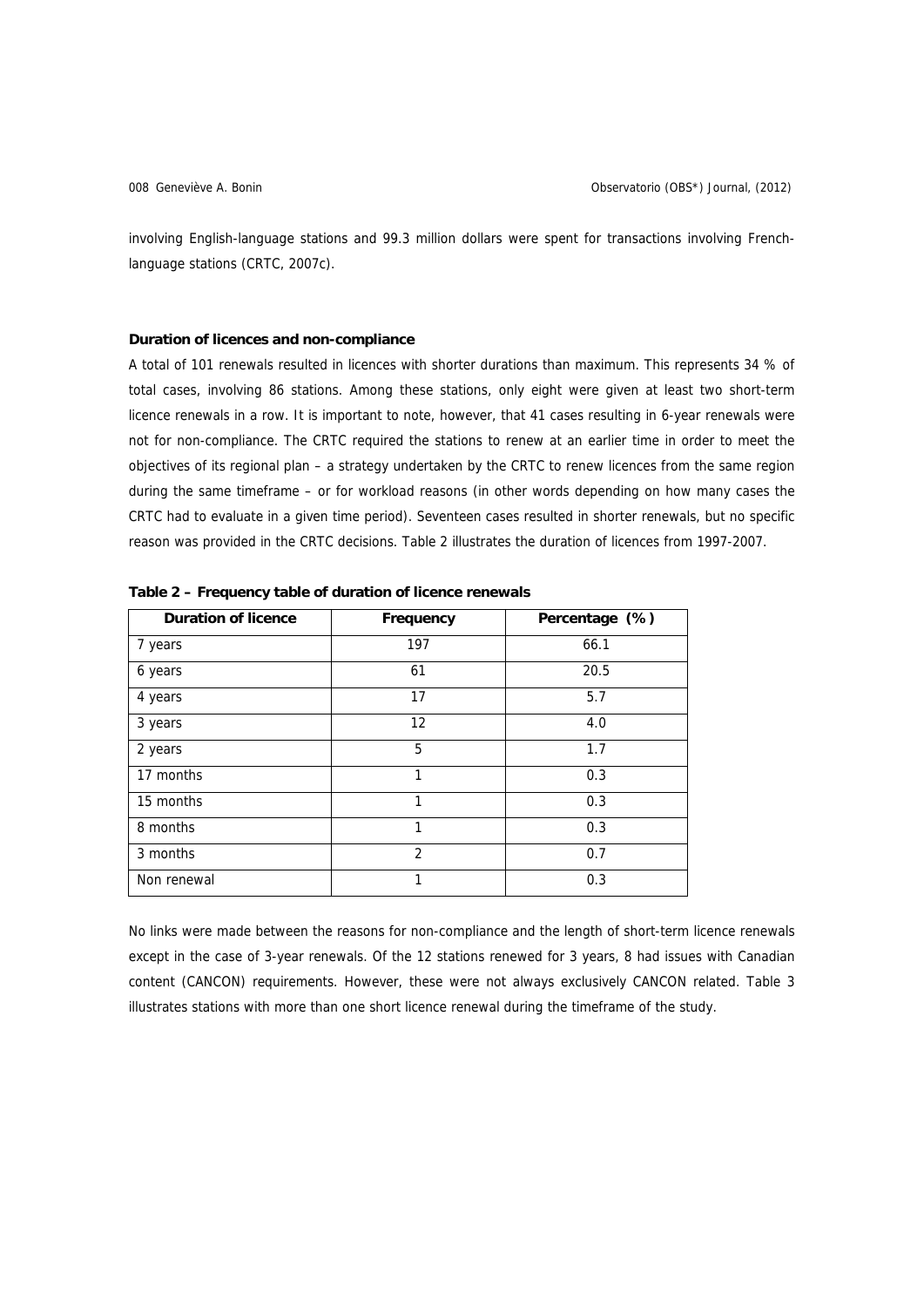| <b>Station</b> | Location                         | Number of<br>consecutive<br>short renewals | <b>Duration of licences</b>                     |
|----------------|----------------------------------|--------------------------------------------|-------------------------------------------------|
| <b>CKVM-FM</b> | Ville-Marie, QC                  | 5                                          | 4 years, 3 months, 2 years, 4 years, 2<br>years |
| CKPC-FM        | Brantford, ON                    | 2                                          | 3 years, 3 years                                |
| CKOD-FM        | Salaberry-de-Valleyfield,<br>OC. | 2                                          | 17 months, 8 months, 2 years                    |
| CKKW-FM        | Kitchener, ON                    | 2                                          | 3 years, 3 years                                |
| <b>CHOI-FM</b> | Quebec, QC                       | 2                                          | 2 years, non renewal                            |
| CIMX-FM        | Windsor, QC                      | 2                                          | 6 years, 4 years                                |
| CJBQ-AM        | Belleville, QC                   | 2                                          | 6 years, 3 years                                |
| CKBY-FM        | Ottawa, ON                       | 4                                          | 4 years, 3 months, 15 months, 6 years           |

<span id="page-8-0"></span>**Table 3 – List of stations with more than one short licence renewal, their location, the number of consecutive short renewals and their duration** 

A few cases in Table 3 are of note because they underwent public hearings: CKVM-FM, CKBY-FM, CKOD-FM and CHOI-FM. $<sup>7</sup>$  $<sup>7</sup>$  $<sup>7</sup>$  Very few stations were required to have public hearings because the licence renewal</sup> process during the period under study was generally a strictly 'written-on-paper' process. However, in some circumstances, the CRTC required stations to 'show cause<sup>[8](#page-8-0)</sup>' particularly in situations of non-compliance.

CKVM-FM is an adult contemporary station operating out of Abitibi-Témiscacmingue, Quebec (the northern part of the province), but its audience extends to North-eastern Ontario. It has virtually no competition as it is in a very isolated market. It received its first short-term licence for non-compliance with the levels of French-language vocal music and Canadian content being broadcast. Station representatives explained that the former was due to programming changes within the station, while the latter was beyond its control since the content was provided by a third party, the CBC (CRTC, 1997a). The next licence renewal resulted in a public hearing. According to the decision, this was the fourth short-term licence renewal in a row, which means the station had been struggling prior to the decisions stated in this sample. The other shortterm renewals dealt with non-compliance concerning logger tapes (1989 and 1992), and with the CRTC wanting to review the file with other stations (1994) (CRTC, 2001a). Once again, in 2001, the station was non-compliant in maintaining logger tapes. The reason for non-compliance this time had to do with technology breakdown. The public hearing discussed measures to avoid this happening again (CRTC, 2001a). The CRTC felt that the licensee did not provide enough evidence to avoid a similar situation again, therefore issued a mandatory order and a two-year licence renewal. In 2003, the station applied to convert

The critical contract the state of a public hearing, but received a full-term licence renewal the following time.<br><sup>8</sup> Show cause: means that a station must explain its behaviour. The onus is on the station representatives

 $\frac{1}{3}$  Show cause: means that a station must explain its behaviour. The onus is on the station representatives to explain the situation in which they find themselves.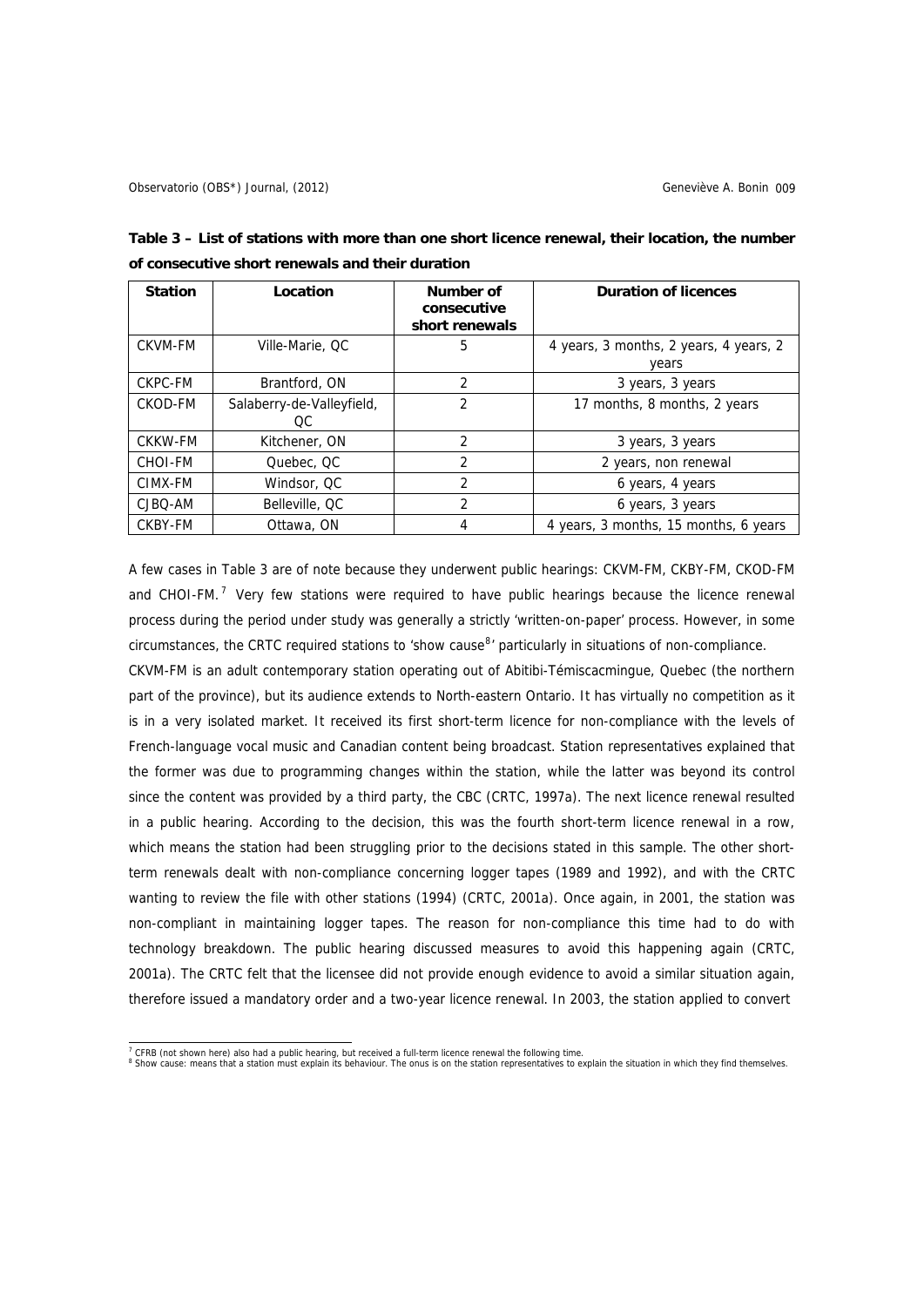to the FM band. Considering the station's history, the CRTC approved the conversion, but gave it a fouryear term and three conditions of licence including one which required the licensee to supply the CRTC with self-assessments of its programming (CRTC, 2003). In 2007, the station was once again found in breach of regulations for not having broadcast adequate amounts of French-language vocal music. The CRTC once again mandated a short renewal of two years and maintained the self-assessment condition of licence. This time, no mandatory order was issued (CRTC, 2007a).

CKBY-FM is a private commercial country station in Canada's capital region of Ottawa. It is currently owned and operated by Rogers Communications Inc. According to logger tapes, logs and music lists for the week of March 24 to March 30 1996 requested by the CRTC, CKBY-FM had broadcast 52.7% of musical selections that were considered hits. A condition of licence required the station to air no more than 50%. Consequently, in CRTC decision 1997-486, only a four-year licence renewal was issued (CRTC, 1997b).

Following notice of a public hearing, CKBY-FM appeared before the CRTC in June 2001 (CRTC, 2001c). The CRTC noted an "apparent failure of the licensee to comply with its condition of licence requiring that the station maintain the level of hits below 50% each broadcast week" (CRTC, 2001c). At the hearing, the licensee was required to explain why a mandatory order should not be issued to ensure compliance. According to the transcripts of the public hearing, the station acknowledged its error and explained that, although serious, it was not intentional. Station representatives assured the CRTC that this would not happen again and explained how it would resolve the problem. Among other things, the station's owner, Rogers Communication Inc., hired a regulatory affairs officer to oversee policy and compliance (CRTC, 2001d).

On August 10, 2001, CKBY-FM was granted a three-month renewal because the CRTC had not made a final decision. On November 7, 2001, CKBY-FM was once again issued a shorter licence renewal period, 15 months, and was issued a mandatory order. The CRTC believed that the station had failed to provide an acceptable explanation for its behaviour during the hearing, and that this was not the first time it had assured the CRTC that changes would be made to avoid a repeat offense. In its 2003 decision, the CRTC granted CKBY-FM a full licence term since it had remained in compliance for the period of the previous renewal, and it also dropped the mandatory order.

After a series of administrative renewals, CKOD-FM, an independently owned French-language radio station operating in Salaberry-de-Valleyfield, Quebec (not too far from Montreal), was invited to a public hearing in the Fall of 2005 to 'show cause' why a mandatory order should not be issued given the station's noncompliance with logger tapes and annual reports. The initial explanation for failing to provide logger tapes in 2004 was attributed to an equipment malfunction. The CRTC further noted that four annual reports for the station were missing and during the hearing it was confirmed that payments to Canadian talent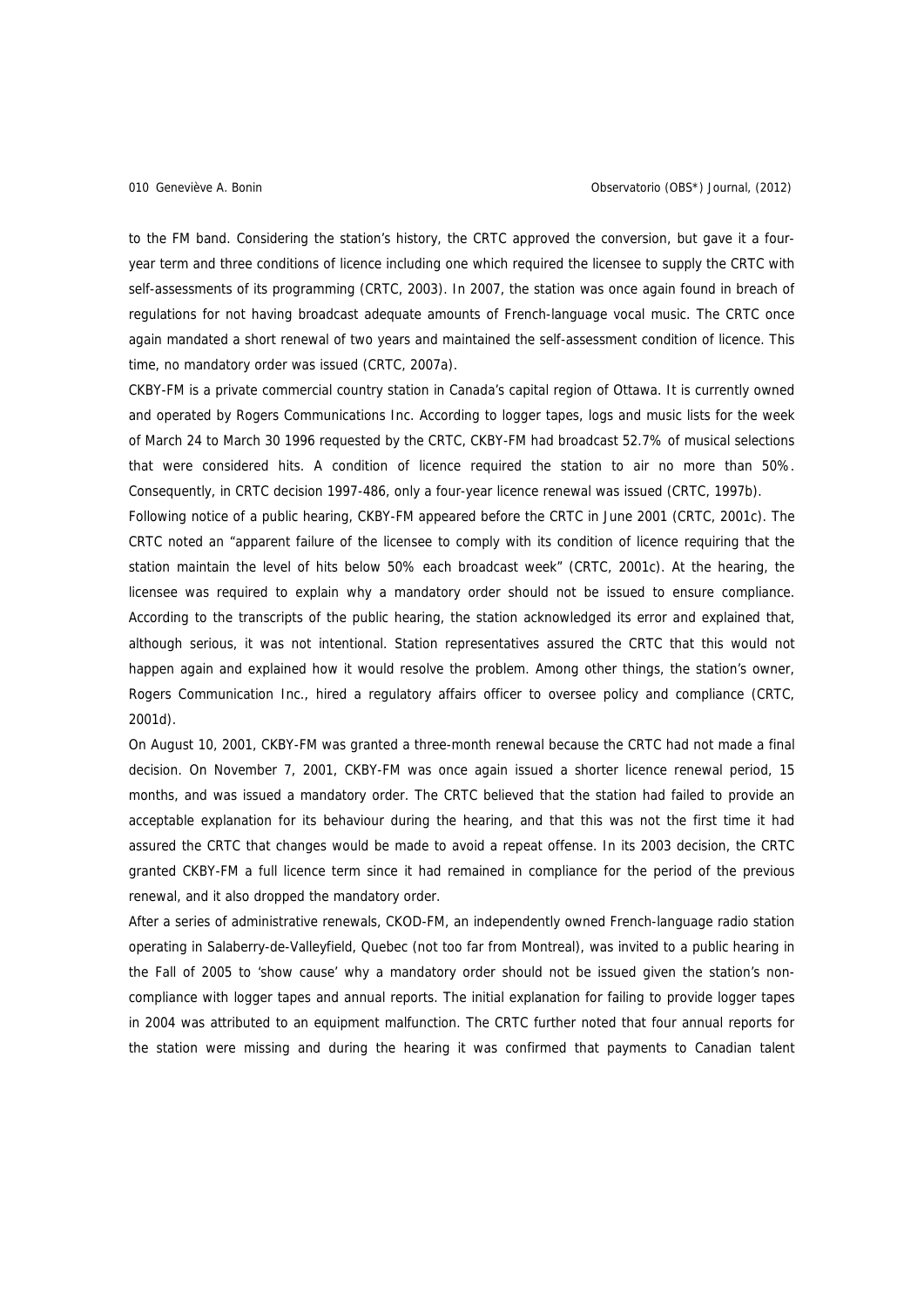<span id="page-10-0"></span>development (CTD) initiatives were not complete (CRTC, 2005). Although station representatives assured the CRTC that changes were being made to comply with regulations, the CRTC decided to issue a mandatory order to ensure compliance with annual report submissions and CTD contributions (CRTC, 2005). A 17-month licence renewal was issued.

In 2006, CKOD-FM was subject to another public hearing. The CRTC required the licensee to explain why mandatory orders should not be issued for the failings concerning logger tapes and CTD contributions. According to the CRTC decision, "the licensee ha[d] taken [a] completely opposite course, committing one act of non-compliance after another" (CRTC, 2006). The licensee once again failed to provide annual reports and logger tapes, and did not broadcast the required amount of French-language vocal music. Nor had the licensee honoured its commitment regarding CTD contributions. There were also technological deficiencies noted by Industry Canada (our ministry) in 2005 (any problems involving equipment, and the renewal of spectrum licences are handled through Industry Canada, but communicated to the CRTC in preparation for licence renewals). A change in control that had not been previously approved by the CRTC was also noted in 2004 and was only resolved in 2006. Consequently, the CRTC opted for an eight-month licence renewal from September 2006 to May 2007, and mandatory orders were issued for logger tapes, annual reports, missing CTD contributions and to ensure that French vocal music broadcasting met required quotas.

CHOI-FM is a French language station operating in Quebec City, Quebec. Until Radio Nord Communication took over the station in 2004, it was owned by Genex Communications Inc. and primarily aired active rock music.<sup>[9](#page-10-0)</sup> The case of CHOI-FM, began in a similar fashion as CKOD, with a shorter licence period, but the outcome was different. On July 16, 2002, in Broadcasting Decision CRTC 2002-189, the CRTC renewed CHOI-FM's licence for a two-year term and provided the station with eight conditions of licence it had to follow including compliance with the CAB's sex-role portrayal code; compliance with the CHOI-FM Code of ethics that was set out in the decision; the creation of an arm's-length advisory committee to deal with the potential complaints arising from non-compliance with the code of ethics; compliance with French-language vocal music identification; compliance with the number of English-language montages to be played in a day; compliance with the classification of what constitutes a *montage*;<sup>[10](#page-10-0)</sup> maintenance of logger tapes for 90 days following broadcasts; and an allocation of \$8,000 annually for the promotion in Quebec of new Canadian talent in the alternative rock format. These conditions were necessary because four analyses conducted by the CRTC confirmed continuous non-compliance with logger tape requirements and Frenchlanguage music quotas. CHOI-FM employees were also shortening certain songs and counting them as

<sup>.&</sup>lt;br>9

 $\frac{1}{10}$  A montage is the result of a number of previously recorded song excerpts put together to create a new musical composition. The CRTC has requirements surrounding the use of montages. These can be found in section 12 of the Radio regulations, 1986 : [http://laws.justice.gc.ca/eng/regulations/SOR-86-](http://laws.justice.gc.ca/eng/regulations/SOR-86-982/index.html) [982/index.html.](http://laws.justice.gc.ca/eng/regulations/SOR-86-982/index.html)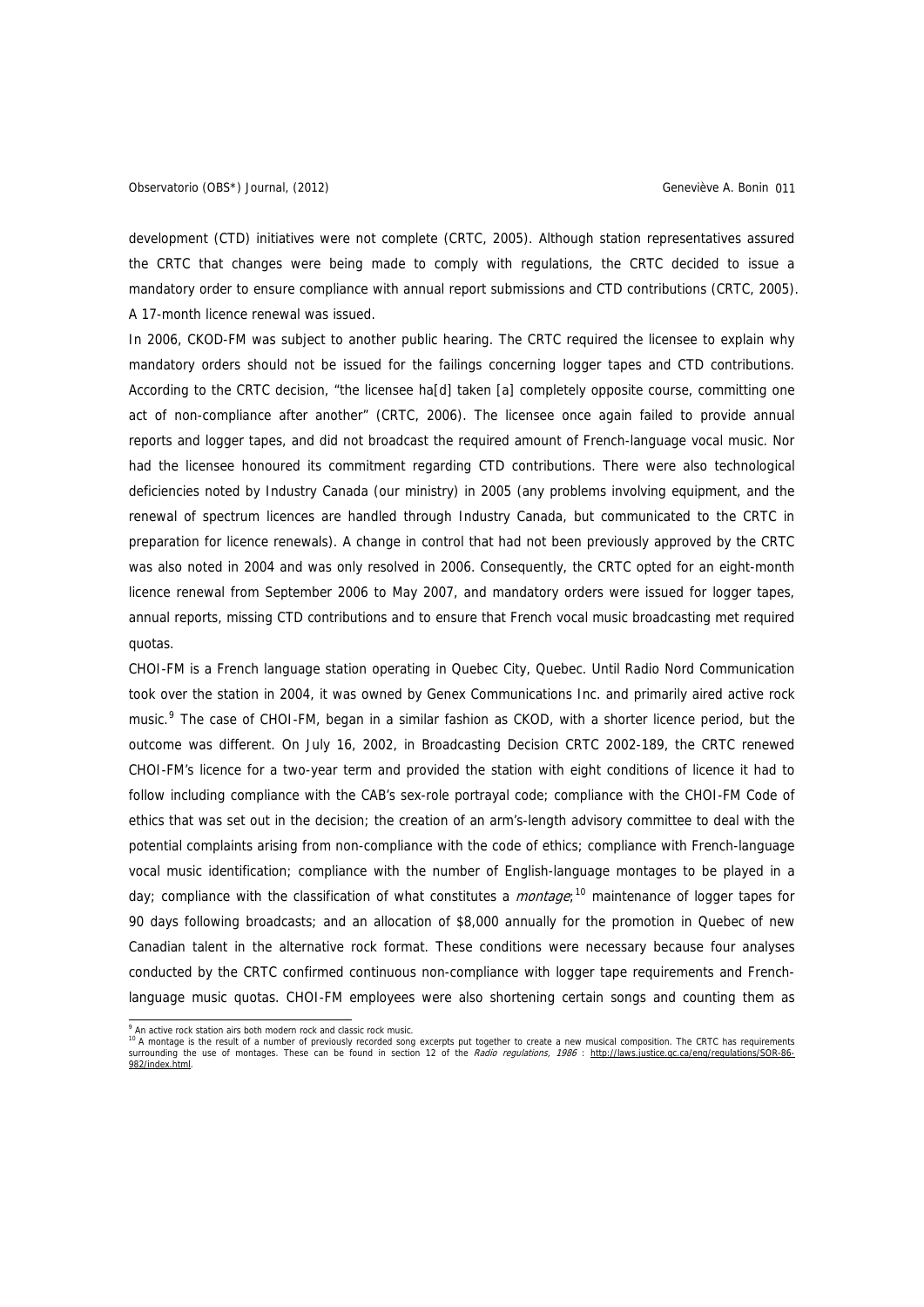<span id="page-11-0"></span>though they had played in their entirety to fulfill French-language and Canadian content quotas. They also promoted the consumption of alcohol and spoke English on air. The CRTC received 47 complaints from 1999 to 2001 concerning offensive remarks or language broadcast on CHOI-FM, offensive on-air contests, and personal attacks and harassment. The CRTC also questioned the standards of spoken word programming, all of which did not comply with the Radio Regulations, 1986 or existing licence agreements. The station's owner, Genex Communications inc. (Genex) responded to the public's complaints using a form letter and informed the CRTC of corrective measures. It would adopt a code of ethics, create an advisory committee to review complaints, would join the CAB and the Canadian Broadcast Standards Council  $(CBSC)^{11}$  $(CBSC)^{11}$  $(CBSC)^{11}$  and it would "broadcast messages informing listeners that they have a right of reply if they [felt] offended by any observation or remark broadcast by the station" (CRTC, 2002).

In December 2003, the CRTC announced a public hearing commencing February 16, 2004 at which Genex would need to appear regarding its licence renewal and its requested amendments. The amendments proposed by Genex in October 2003 included the removal of some of its conditions of licence including the code of ethics, advisory committee and preservation of logger tapes for 90 days. Genex believed it had satisfied the requirements of the previous decision and argued that CRTC should not be concerned with new complaints filed during its licence term (CRTC, 2004). More importantly, it was required to 'show cause' as to why the CRTC should not issue a mandatory order and why it should not suspend the licence or refuse renewal. In its decision, the Commission conducted three new analyses into the station's programming and found only one instance of non-compliance related to French-language vocal music requirements during one of the weeks of observation in November 2002, May and August 2003 (CRTC, 2004). The station did become a member of the CBSC in September 2002 as agreed, but 45 new complaints were lodged with the Commission regarding spoken word content. Throughout the process, Genex had been struggling with a half hour segment in the station's morning show that raised serious issues regarding the abusive spoken word content. Comments generally targeted people with mental illness, women and minorities, exposing them to hate or contempt. Twelve cases were referred to the CBSC, five were grouped into one complaint and 29 were reviewed during the public hearing. In advance of the hearing, Genex requested that the CRTC remove a specific series of complaints from its file otherwise it would be unprepared to attend the hearing (CRTC, 2004).

The public hearing was conducted as planned and initial concerns over the CRTC's jurisdiction in handling complaints were quickly dismissed. In response to a campaign organised by CHOI-FM asking its supporters to write to the CRTC in the hope of saving the station, the CRTC "received 9,468 interventions concerning

 11 Most radio and television stations are members of the CBSC, however, this is voluntary and stations who choose not to participate, must deal directly with the CRTC. The CBSC deals with all complaints related to 7 different codes of conduct. The CBSC is non-governmental and independent. It is at arm's length of the CRTC.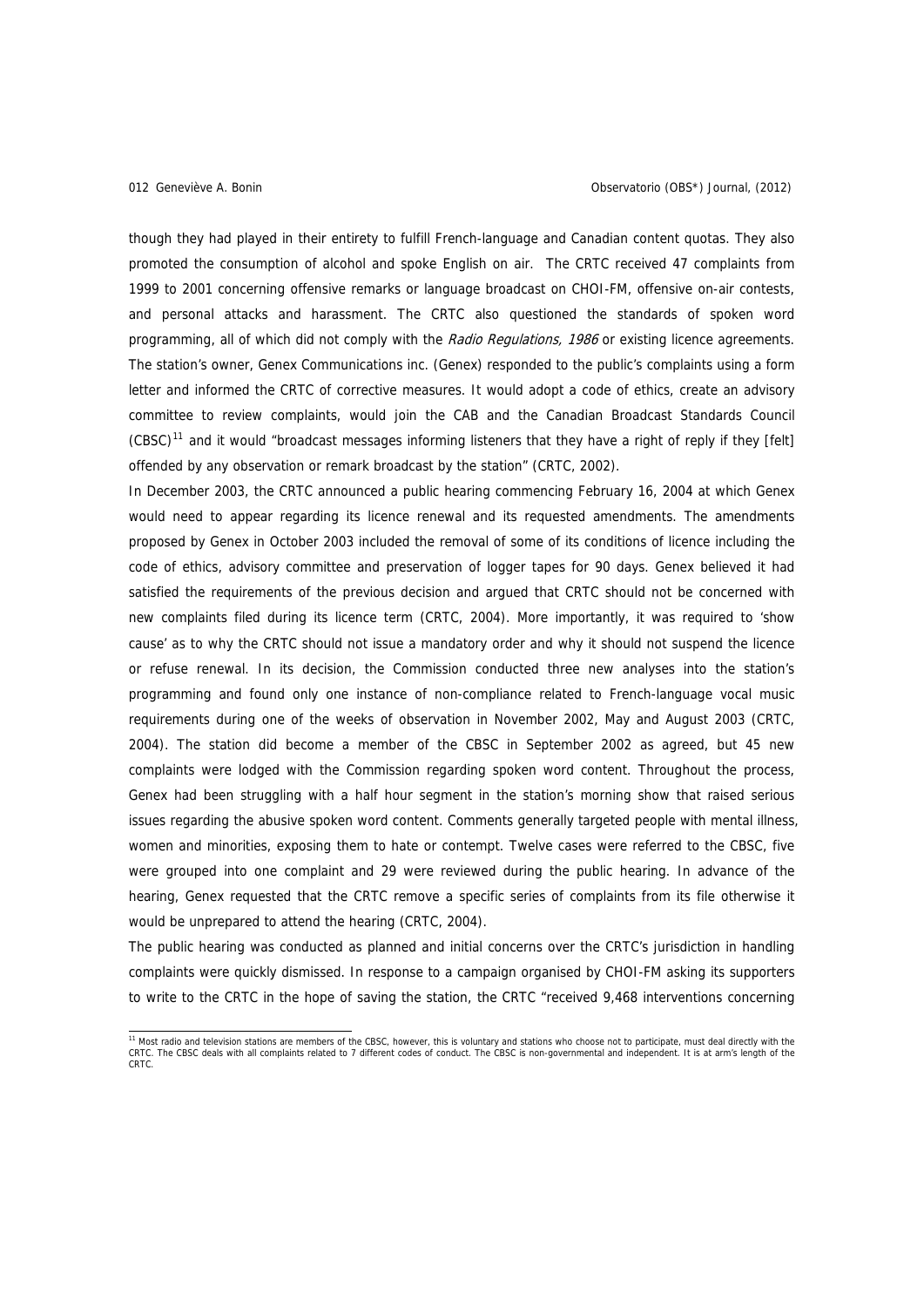<span id="page-12-0"></span>CHOI-FM's licence renewal application: 9,417 were in favour of the application; 38 were opposed; and 13 were comments" (CRTC, 2004). The campaign was focused on CHOI-FM's right to freedom of expression, but as Charles Dalfen, the CRTC Chair at the time, explained in an interview with journalists form the Globe and Mail, it is "not about controversial comments. It is about abusive comments. Although debate about what constitutes censorship may be legitimate [...] in this case there is no question that the station breached the rules. Wherever the line is, this licensee is way over it" (Blackwell, Ha, & Tuck, 2004). The comments received encouraging the renewal were proponents of freedom of expression and appreciated some of the efforts the station was making to address often marginal social topics and to promote French alternative rock music. On the flip side, those against the renewal were concerned with the way the station was using public airwaves and suggested the CRTC should take appropriate corrective measures for the station to comply or simply revoke its licence (CRTC, 2004). In the end, the decision was based on the fact that CHOI-FM station managers did not control their hosts; comments made during the morning show were repeatedly in breach of the Broadcasting Act, 1991 and the station's own code of ethics. Furthermore, the station proposed modifications to its code of ethics which made it difficult for the CRTC to ensure accountability. The CRTC also noted refusal to acknowledge the severity of the problems in question and the difficulties in handling the numerous complaints brought to the Commission's attention. For the CRTC, all these issues proved that Genex was not ready to meet its "regulatory obligations" (CRTC, 2004). The CRTC therefore felt it had no choice but to deny the station's licence renewal application. The battle did not, however, end that day. Genex contested the case before the Federal Court of Appeal, but in the end the CRTC decision was upheld.<sup>[12](#page-12-0)</sup>

CHOI-FM provides multiple examples of non-compliance in a single case, but is not the norm. Sample results confirm that most cases of shorter licence renewals involve one or two reasons for non-compliance.

# **Licence renewal non-compliance results**

Table 4 provides a list of reasons for non-compliance which have resulted in shorter licence durations. These results were tabulated using the data provided by the CRTC in licence renewal documentation.

<sup>12</sup> More information on the Federal Court decision can be found on the Office of the Commissioner for Federal Judicial Affairs website: <http://reports.fja.gc.ca/eng/2005/2005fca283/2005fca283.html>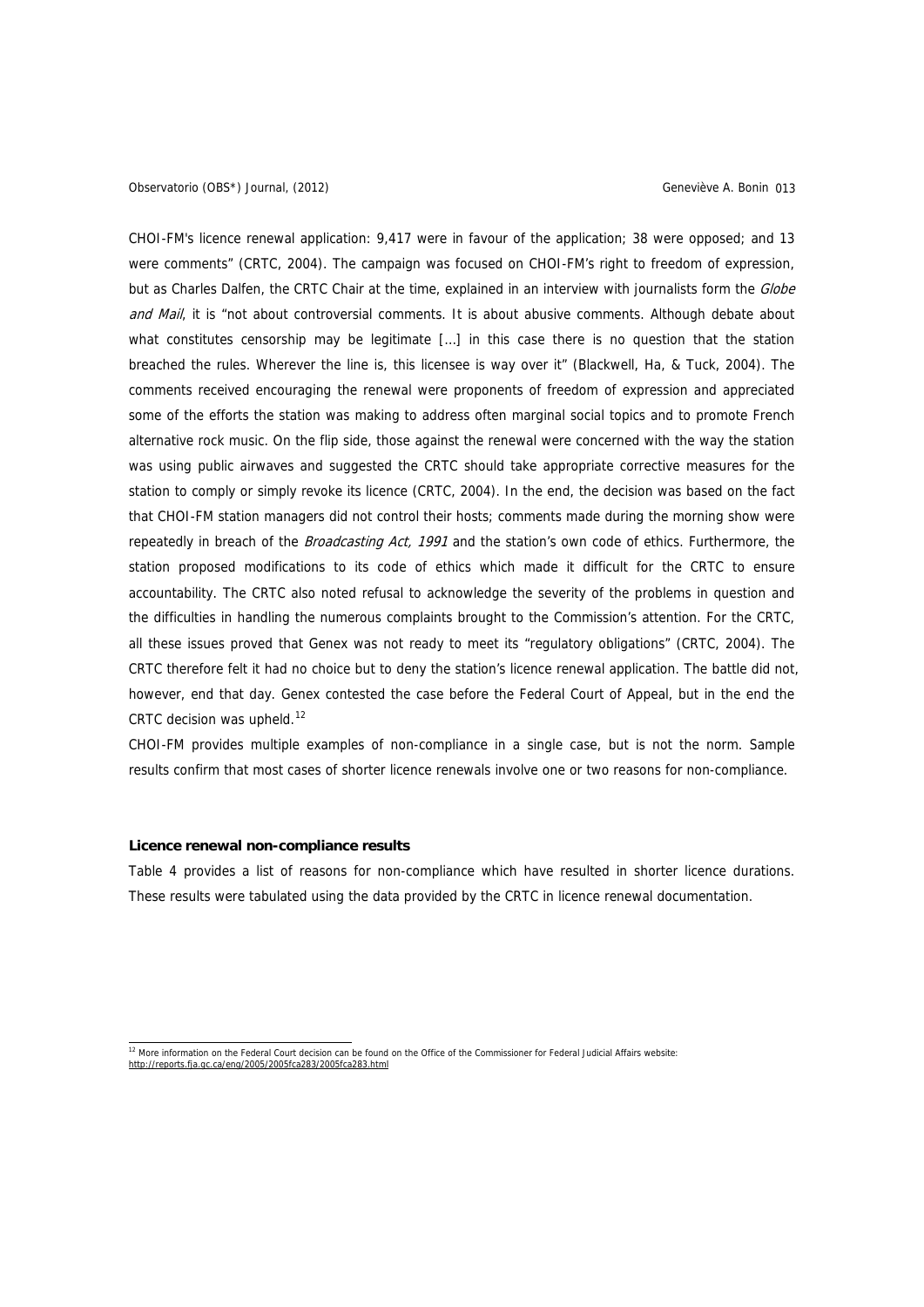| Reasons for non-compliance                   | Frequency | Percentage (%) |
|----------------------------------------------|-----------|----------------|
| <b>CANCON</b> regulations                    | 15        | 5.0            |
| French language quotas                       | 5         | 1.7            |
| Logger tapes (failure to produce or invalid) |           | 1.3            |
| Number of complaints                         |           | 0.3            |
| <b>CTD</b> contributions                     |           | 0.7            |
| Radio Regulations, 1986                      |           | 2.0            |
| Level of hits to be broadcast                |           | 1.0            |
| Annual reports (not providing)               |           | 0.3            |
| Total                                        | 37        | 12.3           |

**Table 4 – Frequency table of reasons stated for non-compliance in the 298 licence renewals** 

CANCON regulations, the main reason for non-compliance illustrated in Table 4, are particularly interesting; although non-compliant situations are sometimes very close to being compliant, the CRTC still notes the situations. Table 5 compared the difference between the content required and the content broadcast.

| <b>Stations</b> | <b>Percentage of CANCON</b><br>broadcast (%) | <b>Percentage of CANCON</b><br>required (%) | <b>Difference</b> |
|-----------------|----------------------------------------------|---------------------------------------------|-------------------|
| <b>CHOI-FM</b>  | Not stated                                   | Not stated                                  | Not stated        |
| <b>CHNS-FM</b>  | 29.35                                        | 30                                          | 0.65              |
| CIMX-FM         | 18.6                                         | 20                                          | 1.40              |
| CJQQ-FM         | 2.4                                          | 10 <sup>°</sup>                             | 7.60              |
| CFNY-FM         | 33.8                                         | 35                                          | 1.20              |
| CFNO-FM         | 27                                           | 30                                          | 3.00              |
| CFFM-FM         | $\Omega$                                     | 30                                          | 30.00             |
| CKDX-FM         | 27.4                                         | 30                                          | 2.60              |
| <b>CKKW-FM</b>  | 28.01                                        | 30                                          | 1.99              |
| CKOD-FM         | Not stated                                   | Not stated                                  | Not stated        |
| CKPC-FM         | 29.1                                         | 30                                          | 0.90              |
| <b>CKRW-FM</b>  | 23                                           | 30                                          | 7.00              |
| CKSL-AM         | 28.8                                         | 30                                          | 1.20              |
| CKTB-AM         | 28.5                                         | 30                                          | 1.50              |
| <b>CKVM-FM</b>  | 8.6                                          | 10                                          | 1.40              |
| CJQQ-FM         | 2.4                                          | 10                                          | 7.60              |

**Table 5 – Table of Canadian content non-compliance for 16 of the 298 licence renewals**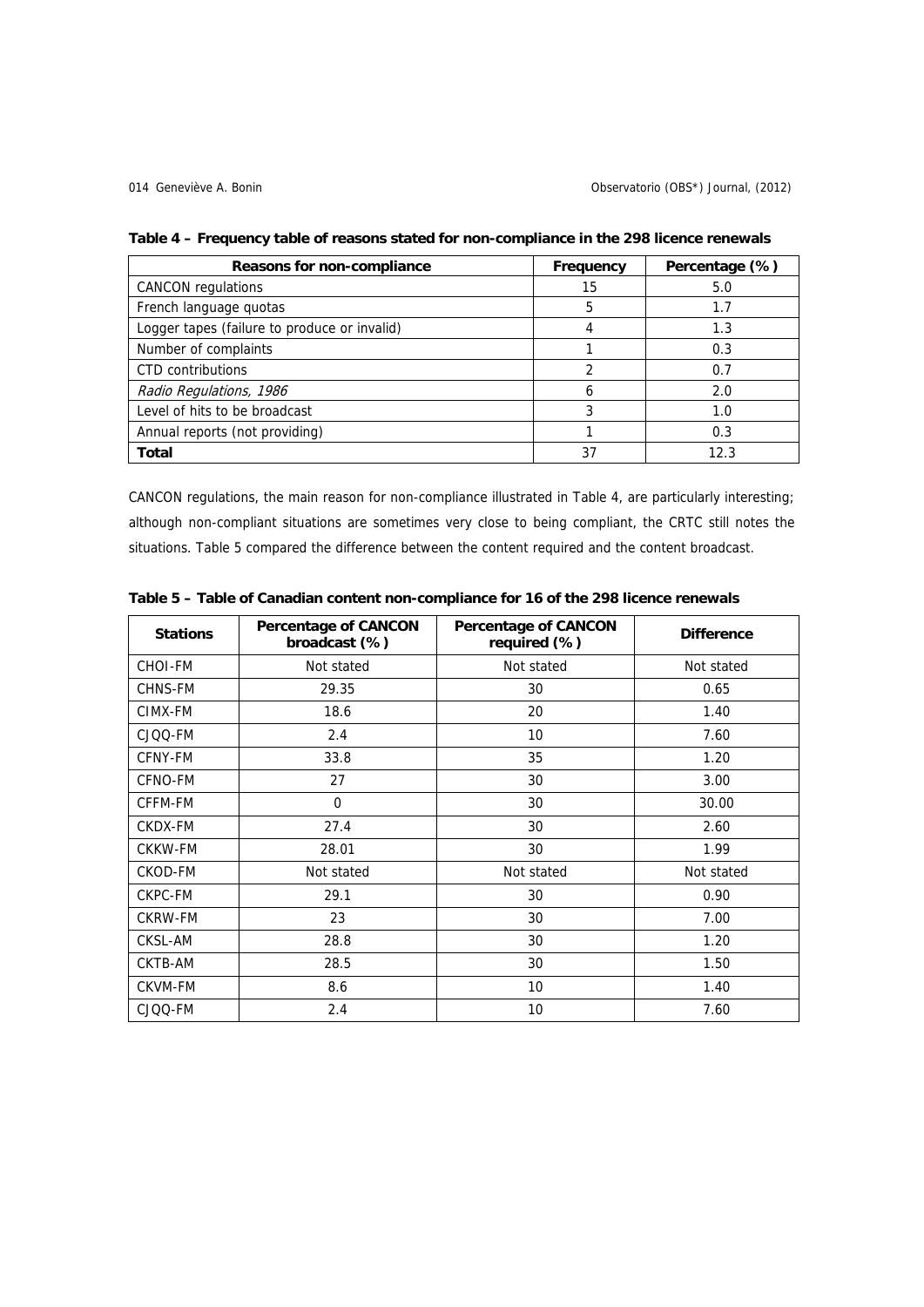<span id="page-14-0"></span>The reasons for non-compliance presented in Table 3 resulted in shorter licence durations for the licensees. Mandatory orders were issued in four cases because the stations failed to demonstrate how they would comply with particular requirements. The CHOI-FM licence was the only one in the sample that was not renewed during the 10 years studied. The next most recent last commercial radio non-renewal dates back to 1987. Coaticook FM Inc., known as CFIN-FM, was not renewed in the face of numerous failures with regard to commitments and promises of performance, issues in respecting CANCON and French-language music quotas.<sup>[13](#page-14-0)</sup>

In general, there have been very few non renewals, and most of these have dealt with community, rather than commercial, radio stations. Table 6 includes a short list of radio non renewals, all sectors combined, provided by two lawyers in the field of broadcasting, Auer (2010) and McCallum (2010).

| Year | <b>Station</b> | Location               | <b>Company if relevant</b>                    | <b>Additional information</b>                                                                                             |
|------|----------------|------------------------|-----------------------------------------------|---------------------------------------------------------------------------------------------------------------------------|
| 1968 | CJLS AM        | Yarmouth, NS           | Gateway Broadcasting<br>Company Ltd.          | Did not maintain minimum standards<br>(news and current affairs)                                                          |
| 1973 | CJLX AM        | Thunder Bay,<br>ON     | Lakehead Broadcasting<br>Company Ltd.         | Campus station                                                                                                            |
| 1977 | CFBC-FM        | Saint-John, NB         | Fundy Broadcasting Co.<br>Ltd.                | Did not provide minimum standard in<br>the public interest                                                                |
| 1981 | CFMX-FM        | Cobourg, ON            | Radio CHUC Ltd.                               | Difficulties remaining on air and<br>issues with promises of performance                                                  |
| 1981 | CHNL-FM        | Kamloops, BC           | NL Broadcasting Ltd.                          | Difficulties in ability to put the station<br>on air                                                                      |
| 1984 | CJMF-FM        | Quebec, QC             | CJMF-FM Ltee                                  | Not in compliance with its promise of<br>performance                                                                      |
| 1987 | CFCO-FM        | Trois-Rivières.<br>ОC  | Teleduc Inc.                                  | Community station, non-compliant<br>and out of funds                                                                      |
| 1987 | CFIN-FM        | Coaticook, QC          | Coaticook FM Inc.                             | Failure with regard to commitments<br>and promises of performance, issues<br>with CANCON, French-language<br>music quotas |
| 1987 | CFOU-FM        | Sainte-<br>Thérèse, QC | Radio Communautaire<br>des Basses Laurentides | Community station, reasons<br>unspecified                                                                                 |
| 1987 | CKLE-FM        | Rimouski, QC           | Radio communautaire<br>du Bas St-Laurent      | Community station, issues with<br>compliance in advertising and French-<br>language quotas                                |

**Table 6 – List of radio station non-renewals** 

13 For more information on this case see (CRTC, 1987).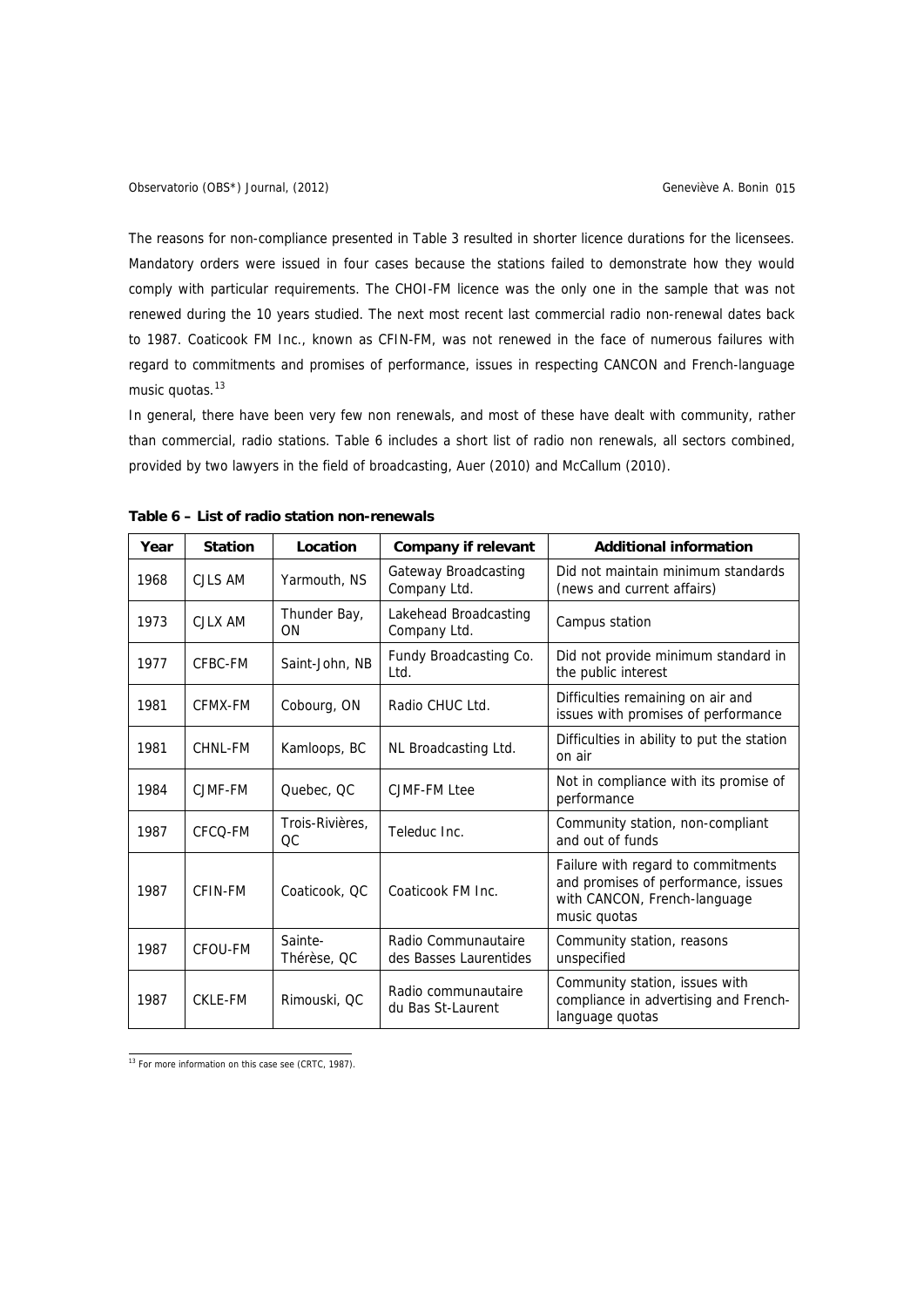### <span id="page-15-0"></span>Geneviève A. Bonin 016 Observatorio (OBS\*) Journal, (2012)

| 1987 | CION-FM | Rivière-du-<br>loup, QC | Communications<br>communautaires des<br>Portages | Community station, reasons<br>unspecified |
|------|---------|-------------------------|--------------------------------------------------|-------------------------------------------|
| 2004 | CHOI-FM | Quebec, QC              | <b>Genex Communications</b><br>Inc.              | Case explained above                      |

After CHOI-FM, in 2008, the CRTC refused to renew the licence of Harmony Broadcasting in Winnipeg. The CRTC also suspended permission for CKFM-FM Standard Radio, Toronto to air commercials for three days in 1988.

## **Discussion**

The objective of the research was to provide tangible evidence of how the CRTC holds licence holders accountable to the laws and policies relevant to broadcasting, particularly in the area of radio broadcasting. Previous studies on Canadian radio have included reviews and government funded studies, but only two have looked at the performance of stations through the lens of the CRTC, and these focused solely on cases of non-compliance. As it was mentioned by Moore (1995), evaluation should include information about past performance to get a better sense of what to expect in the future. Except for Circular No. 444<sup>[14](#page-15-0)</sup>, which was written based on a general sense of past experience and promises of performance (which are only used for media acquisitions and not licence renewals), the future of radio policy and the fate of the industry has mostly been a 'guesstimate.' If for no other reason, this research has provided improved data and information about the recent past in order to orient future practices. In medicine, for example, prior experiments on animal subjects help prepare for the use of medication in humans; and in finance, stock market trends help stockholders analyze future economic behaviour.

## **Case by case decision-making**

The results show several discrepancies in the application of the licence renewal process. They appear to be the result of the CRTC's preference for case by case treatment of files rather than an example of its desire to streamline processes and uphold values such as transparency and equity. Examples such as CKRW-FM, CKTB-AM and CHNS-FM, where the two first stations received three-year renewals and the third station received a four-year renewal, essentially for breaches in levels of CANCON are cases in point. The more blatant case of CKOD-FM in Valleyfield where multiple renewals were given, notwithstanding non-

 14 This is a notice that was issued by the CRTC in 2001 to describe how the CRTC would proceed with situations of non-compliance. It can be retrieved at <http://www.crtc.gc.ca/eng/archive/2001/c2001-444.htm>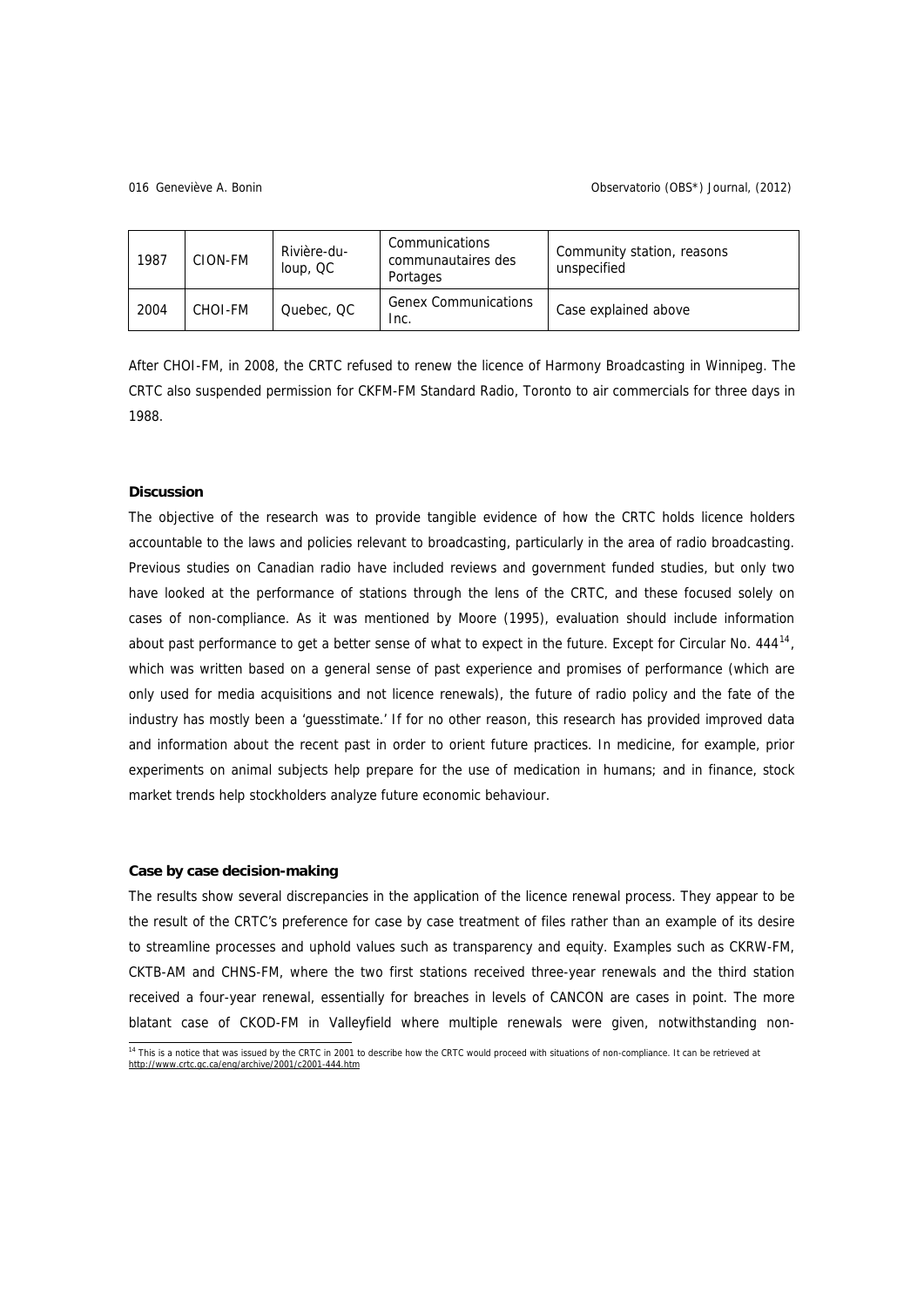Observatorio (OBS\*) Journal, (2012) Geneviève A. Bonin 017

compliance, show exactly how the CRTC has individualized certain cases, rather than objectively evaluating them using a common set of criteria and guidelines, even though they do exist.

## **CRTC track-record**

Nonetheless, whether the stations complied or not with the regulations at hand, it is evident that the CRTC is dedicated to achieving the objectives of the *Broadcasting Act, 1991* because Canadian content is always evaluated at the time of licence renewal. The CRTC has found stations in situations of non-compliance of Radio Regulations and has exercised its powers by issuing short licence renewals. Over time, only 20% of all cases studied resulted in short renewals due to non-compliance. Is 20% a satisfaction number? That is difficult to assess, since only one other study documents a similar statistic (Auer, 2006). Auer (2006) found that "75% of commercial radio stations in (her) sample breached the regulations or the broadcasting legislation one or more times" (Auer, 2006, p. 123). Auer's statistic, however, cannot be used as a true benchmark for comparative purposes, as it represents far more stations than the population considered in this case. It also included stations that may have received a different type of sanction, not only a short renewal. Therefore, it is difficult to judge if 20% is sufficient to tell whether the CRTC is doing its job. As Auer (2006) concluded, the CRTC has not done a good job in enforcing regulations because more than half of the non-compliant stations in her sample reoffended even after receiving a sanction (p. 130).

Notwithstanding the fact that this study also identified re-offenders, and a few cases of multiple repeat non-compliance, it seems too easy to look at the glass that is half empty. The CRTC's control in managing the system has had a positive impact on results, regardless of problems noted in the way it investigates non-compliance. We can assume that there are probably more cases than those uncovered in the monitoring process undertaken for this study, but even with the sample presented here, it would be difficult to assume that the reputation of the entire industry is much worse than what was indicated. Without dwelling on the 20% of cases of non-compliance resulting in short renewals, this study has demonstrated a positive impact of regulation on some of the objectives of the *Broadcasting Act, 1991*. Regarding the promotion of Canadian content, for example, this claim may be made for three reasons: the first is that the low percentage of Canadian content non-compliance (5%) assumes that the other 95% of the time, stations are upholding the regulations. In 60% of the non-compliant cases, stations are only lagging by 3% or less of the required Canadian content. The second reason for believing in the system is the fact that the majority of stations that are found to be non-compliant are not repeat offenders, at least not during the timeframe observed. Finally, the third reason is that stations are collaborating effectively when it comes to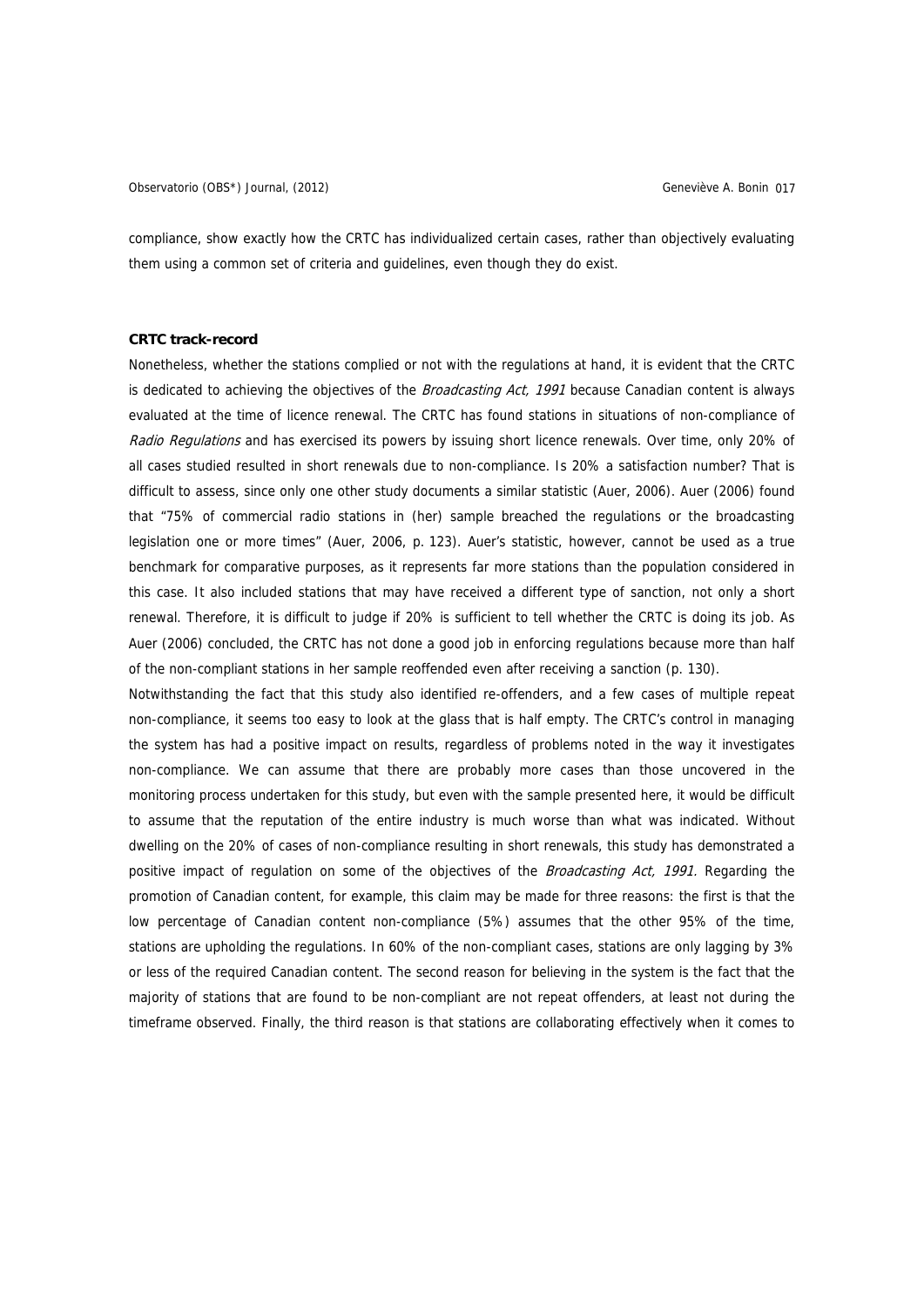providing their CTD (now CCD) contributions; in the period studied, only two cases were noted of stations not complying in that area, and in both cases, the stations eventually paid their contributions.

All in all, the radio medium, has been demonstrated through ten years of data, to be a generally effective means of promoting Canadian ideals and identity through the broadcast of a cultural good – music – using public airwaves. Even those, such as Auer (2006), who are critical of the CRTC, in the end agree that 100% compliance is utopian. However, there are minimum requirements that should be met and tools for surveillance and enforcement that are not utilized to their fullest, or which could be improved, to deter radio stations from non-compliance beyond what existing processes accomplish.

## **Explaining the discrepancies**

Renewals are also impacted by the CRTC's structure and appointment process. The appointment of the Chair of the commission and the commissioners is made by Cabinet, with the political views and influences of the party in power. Because of this, the Chair has very little control over the commissioners. Some solutions could include the establishment of a more democratic process, to allow the public and other stakeholders to voice their concerns. Considering current public access to media in Canada through public hearings and public complaint mechanisms, elections could be an option. Worldwide, the trend seems to be to find solutions that increase the public aspect of media and telecommunications rather than to let corporate-commercial activities expand and be directly influenced by state intervention (McChesney & Schiller, 2003).

This study also demonstrates how the Commission lacks in evaluation prior to implementation of new processes. For three-quarters of the renewals analyzed, public hearings were only used for non-compliant stations, but in the latter part of the study, public hearings were starting to be used for all licence renewals. It is unclear why the CRTC decided to implement this practice without evaluating the outcome of the existing practice. The decision to conduct more frequent public hearings brings a new dimension to the process, but the jury is still out on the impact these public hearings have on accountability. As of yet, there has been no evidence that these hearings were created with accountability in mind or to further public participation in the process.

Problems also remain within the sample which we cannot necessarily attribute to the people in the process. That is the case for the conditions of licence. In total, 17 types of individual conditions of licence were recovered from the case sample, but few are relevant to more than one station. Noted differences are more likely attributed to the fact that many stations were in a transitory state during the period examined. The CRTC was modifying most licences to only include a small number of conditions that represent a majority of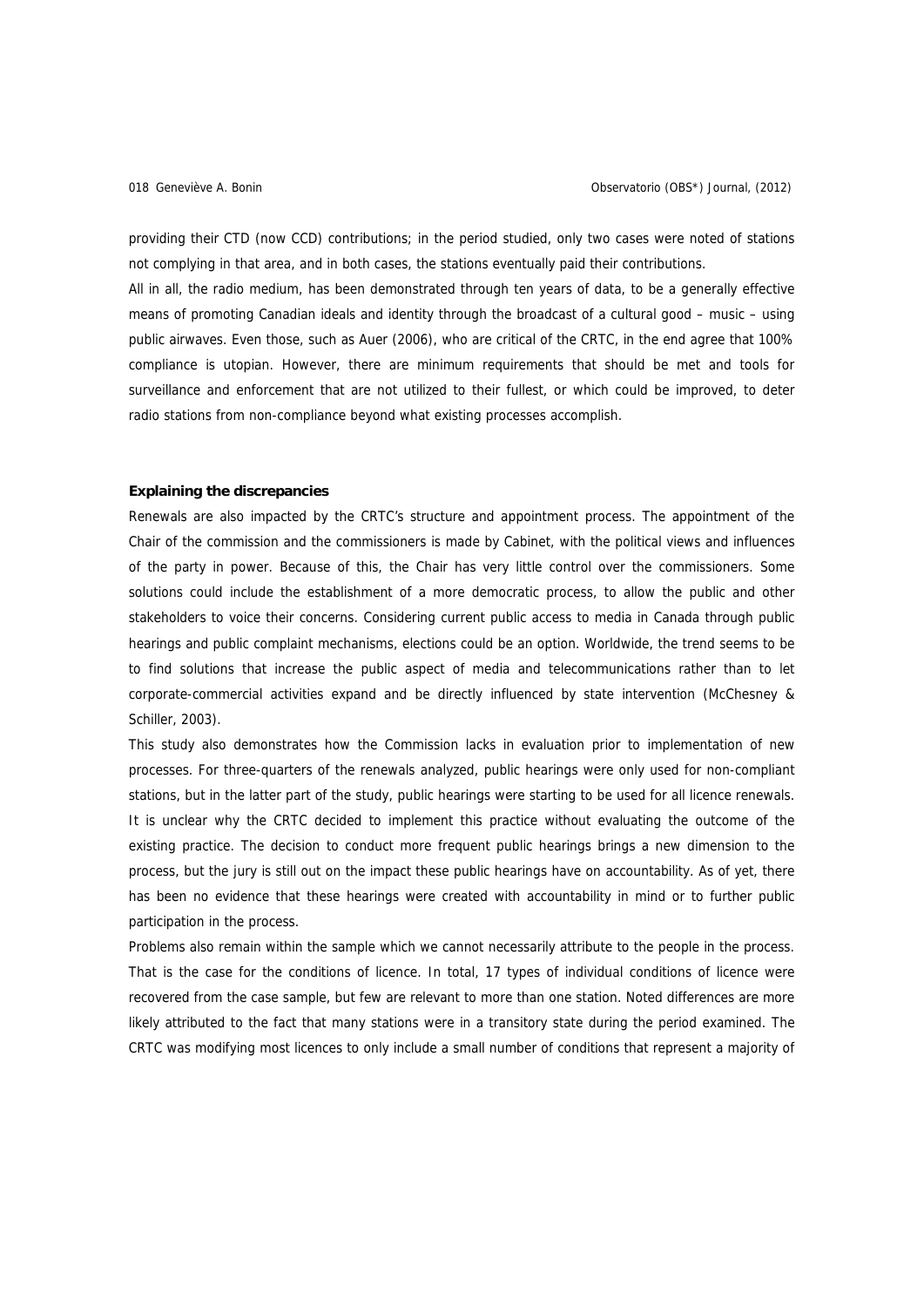stations rather than issuing specific conditions for each station. This process was supposed to ensure a minimum of standard conditions that would apply to most stations, thereby avoiding discrepancies and reducing the need to analyse different conditions at each renewal. Examining a period prior to 1997 would reveal a longer list of conditions because more emphasis was given to promises of performance in applications for licence. This emphasis was lost along the way. Stations being given conditions of licence on a case by case basis when they are owned by conglomerates rather than individuals make such an approach unrealistic as a way of ensuring equity and transparency. Consideration is being given to the possibility of streamlining all media activities from a conglomerate rather than taking a piecemeal approach to renewals, but this may still be a long way off.

## **Impact of streamlining**

Like all decisions, there are pros and cons. In this case, however, the positive seems to outweigh the negative. For one thing, fewer conditions of licence to monitor increases the chances of equity among the stations, as it is easier to compare them to ensure an overall degree of compliance. Fewer conditions of licence also help reduce barriers to entry, and increase competition. Advertising regulations, for example, may reduce the possibilities of revenue for stations starting out, while regulations involving hit quotas may discourage local talent from being heard and limit ad revenue. However, fewer conditions of licence may also significantly reduce the standards of operation. One such condition involves formats. Formats are thoroughly examined when applications for new stations are made, but not considered as conditions of licence giving stations *carte blanche* when it comes to defining their station brand. This also has a significant impact on the demographic that was initially intended to be served. In short, if a station promised to provide grunge music for teenagers at its initial acquisition hearing, once the licence is awarded nothing prevents the owner from deciding to offer heavy metal music instead, as long as its Canadian content or French-language quotas are met.

In any situations of further streamlining, the CRTC must not undermine accountability which deserves a study on its own to determine the risks involved.

The criteria used for evaluating radio licence renewals should match what is used to evaluate radio applications. If not identical, there should be a clear distinction in the regulations to define both groups of criteria. For the moment, they are intertwined. A section in the Commercial Radio Policy addresses formats in the context of consolidated ownership alongside policies for Canadian content. Furthermore, the sanctions for non-compliance with each criterion should be explicitly stated instead of vaguely described in the legislation as a supposition rather than an actual consequence. As provided in section 32 of the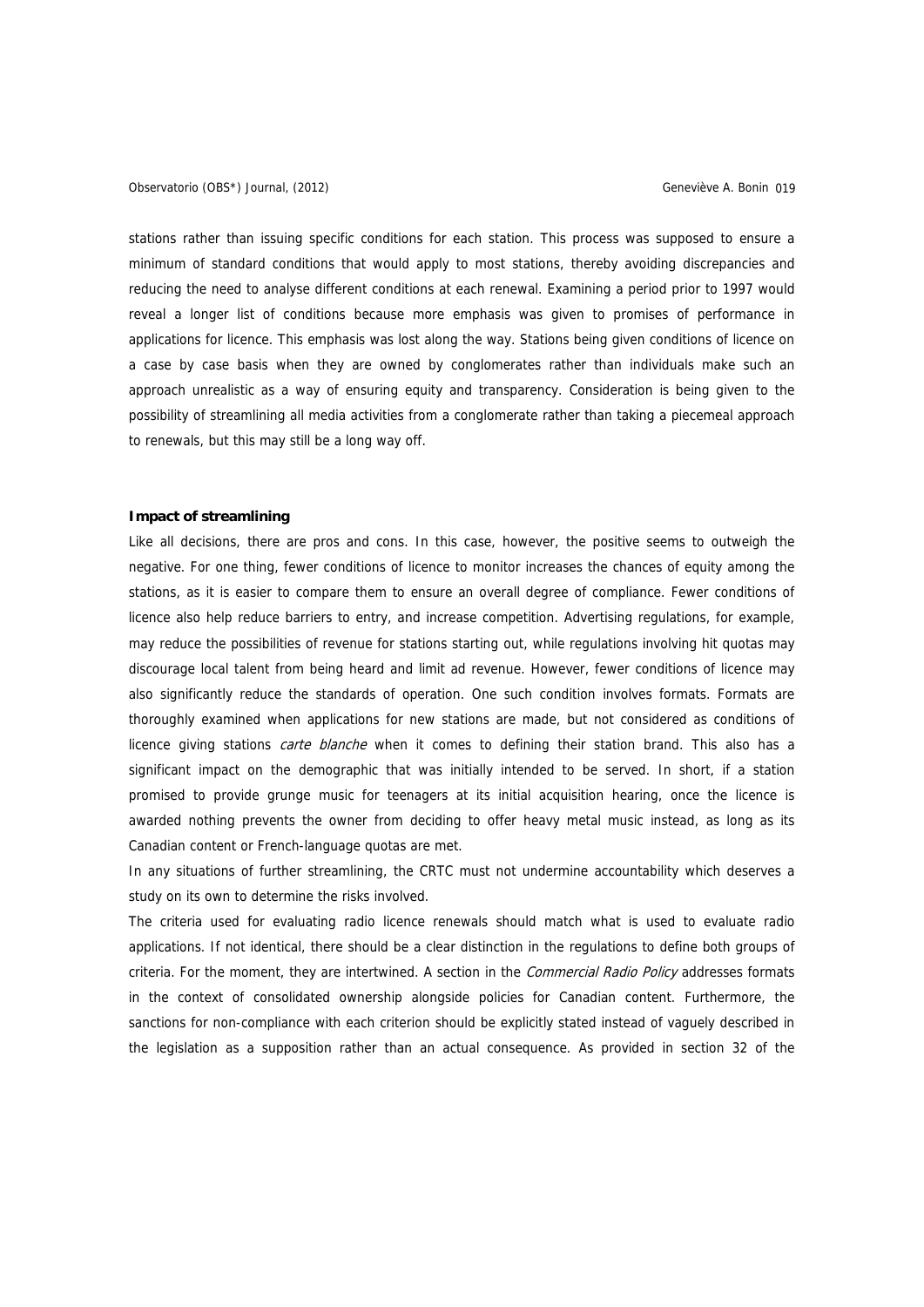Broadcasting Act, 1991, "every person who contravenes or fails to comply [...] is quilty of an offence punishable on summary conviction [and] is liable" to the fines mentioned. Even if guilty, nothing requires the CRTC to initiate court action. A change should ensure that the CRTC uses its powers on a systematic basis. Supplementary documents, such as Circular no. 444 are cumbersome for stakeholders who do not always remember to consult them. This particular document should be appended to the Radio Regulations, 1986, to increase its visibility. The present impression is that the CRTC is trying to hide it. Furthermore, the wording of the paragraph on mandatory orders in Circular no. 444 should be modified to offer clarity and improve CRTC enforcement of regulations. Instead of saying that "the Commission may issue a mandatory order", the document should specify exactly when a mandatory order should be issued and change the "may" to "shall."

## **Commonalities**

Despite the discrepancies identified, some of the commonalities in the cases do relate to the language used, since decisions are expressed as standard documents, reminders and the wording used to explain conditions of licence are similar from one case to another. Furthermore, they are based on legal terms specific to the industry, which cannot be significantly altered from one time to the next. The use of this language is beneficial to standardization, but may be difficult for an outsider, or a member of the public to grasp, given industry-specific vocabulary. Nevertheless, the CRTC should continue to maintain consistency with regard to the language used in its decisions, but should consider the impact on actual policy. The way things are written do have an impact on how policy is implemented (Abramson & Raboy, 1999).

One of the conditions of licence mentioned in almost every case is the employment equity clause, which, in most cases, encouraged stations to comply with the *Employment Equity Act* or mentioned that they were subject to it. Although it was stated as 'encouragement,' it was still included in the section on conditions of licence; it is obvious, however, that the weight of the statement was less than if it were stated as 'must comply' or 'subject to.' Since 1985, all organizations under federal jurisdiction have to comply. The first federal report on employment equity was published in June 1987. Since 1996, the Human Rights Commission is responsible for enforcing the law. The changes in wording from 'encouraging' to 'subjecting' stations was not a mandated change by, Human Resources and Skills Development Canada (Manigat, 21 May 2009), however, the result does establish consistency within the CRTC's practices and provides an example of the types of clauses found in the renewals.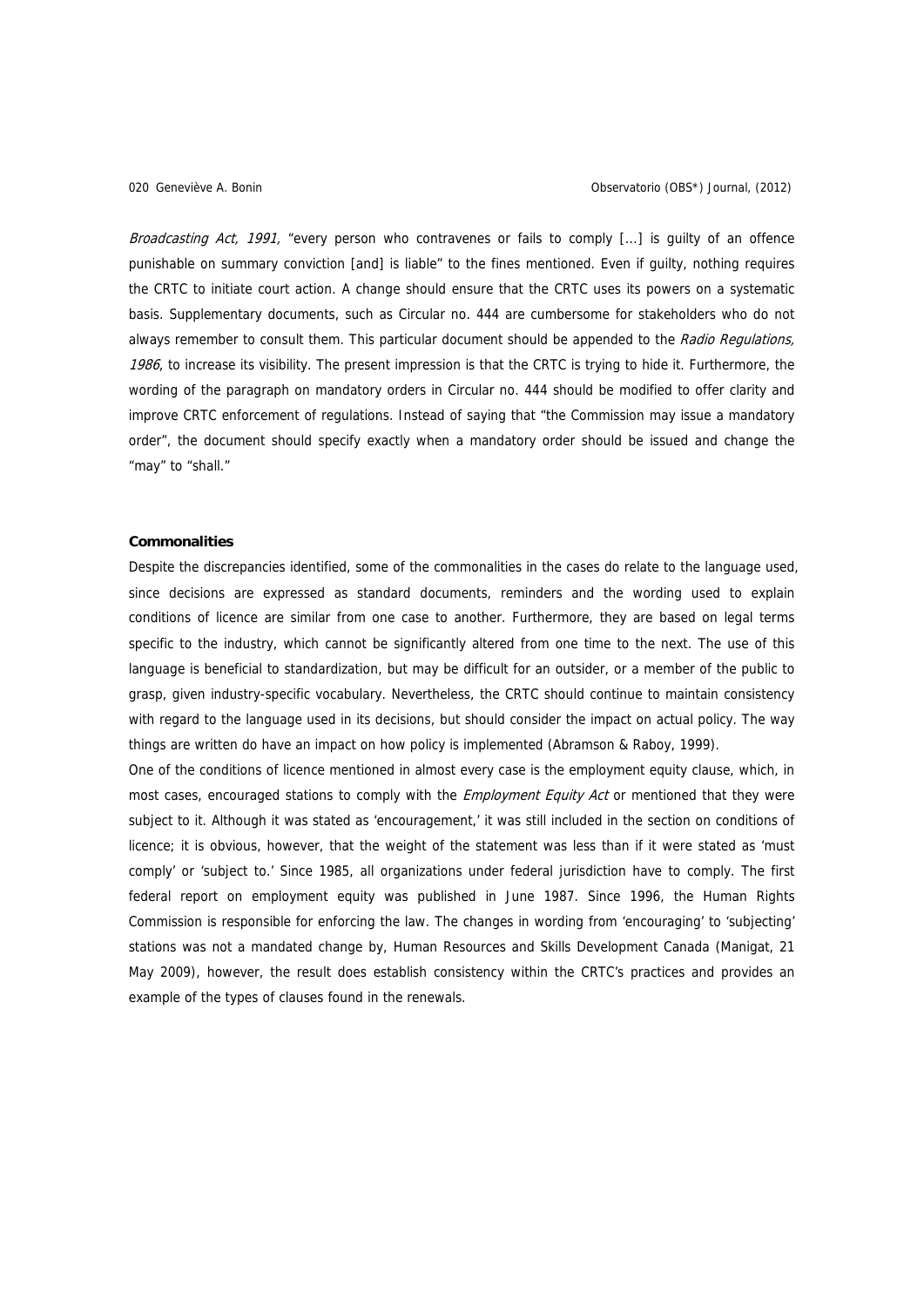## **Dealing with non-compliance**

Regardless of the common terminology for some aspects of renewals, it is clear that the CRTC does not have a standard set of guidelines to determine what duration of licence renewal should be associated with specific issues of non-compliance. So, for example, two stations, CJTK-FM and CKDX-FM, with similar problems of non-compliance (CANCON requirements and logger tapes) do not necessarily receive the same length of short licence renewal period. It is clear, however, that the CRTC does not take non-compliance lightly, as only one station that was noted as having a case of non-compliance got away with a warning. CIAO-AM had a \$3,000 shortfall in CTD expenditures in 2001, because the initiative it was supposed to support was scheduled to receive funding until 2002. CIAO-AM did pay the outstanding the amount in 2002, but the CRTC, which only reviewed the case in 2007, let the station off the hook and did not issue a shortterm renewal. Though this may seem reasonable as the money eventually went to the place it should have gone, one must wonder why the station did not advise the CRTC of the situation ahead of time to avoid scrutiny at the time of renewal. Again, these discrepancies are due to the case by case approach taken by the CRTC and the lack of consistent monitoring practices. Although shorter licence renewals are seen as a deterrent, it is clear that there is a difference between a renewal of a few months and a renewal of a couple of years, especially when it comes to financial considerations. The more frequently a station must present itself before the CRTC, the more it costs. Stations must gather information and put together a defence each time and, in some cases, must travel to the hearing unless CRTC events are taking place in their region.

No particular links between the reasons for non-compliance and the duration of licence renewals provided were identified. The closest to a pattern were, as indicated, cases of three-year licence renewals, but the results are inconclusive. The only other indicator provided is the information in Circular No. 444 (CRTC, 2001b), which attests to the fact that the CRTC gives a seven-year renewal to stations found in compliance while those found in situations of non-compliance receive four-year renewals to give them a chance to address the situation of non-compliance. In the case of stations with more than one consecutive short licence renewal, once again, there is no clear explanation for the different renewal terms.

# **Conclusion**

In conclusion, this article has served to present the results of a documentary analysis which was part of a three step process evaluation used to gain a better understanding of how the CRTC holds commercial radio stations accountable to their conditions of licence as part of its radio licence renewal process.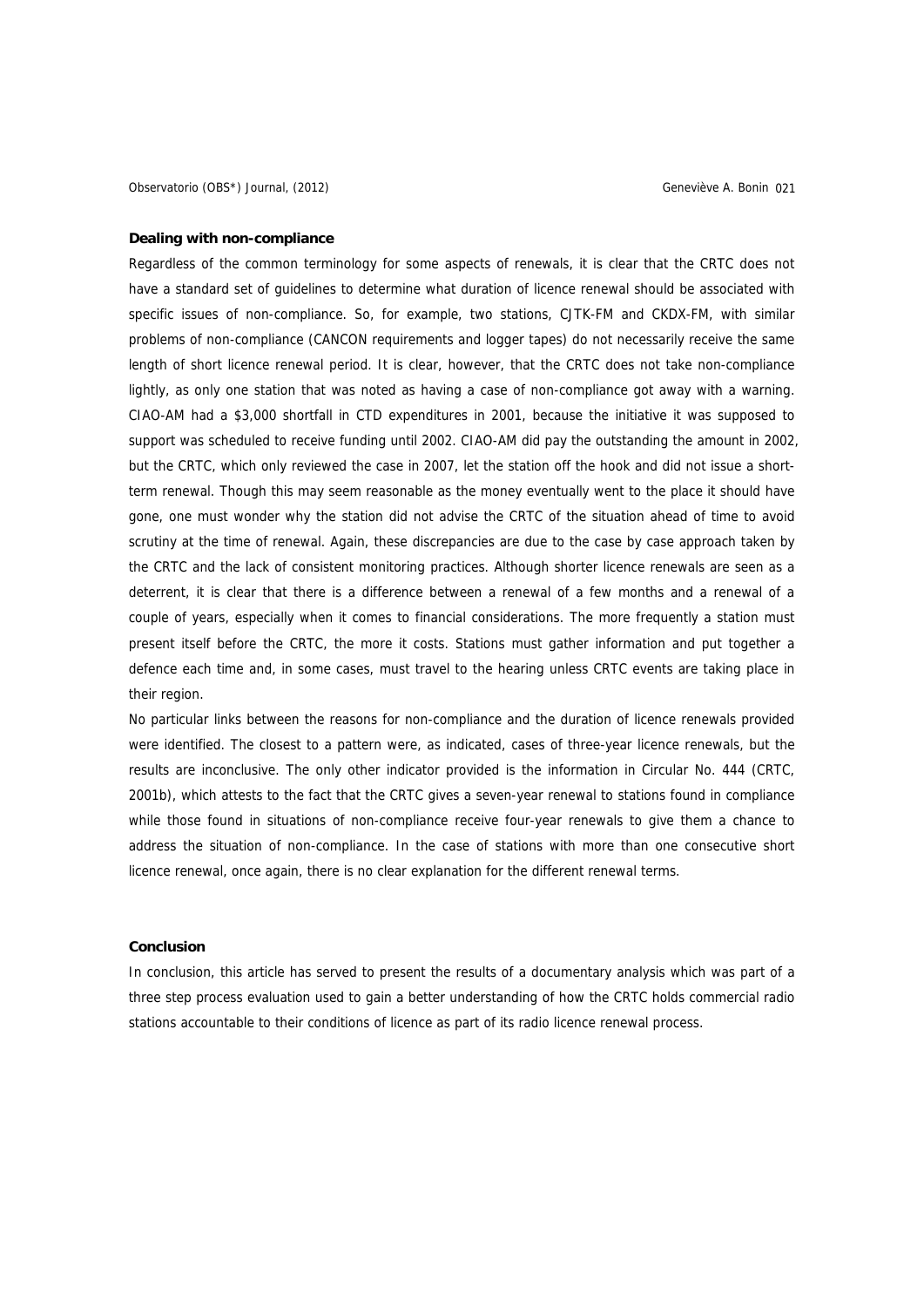Though very few stations have been singled out as being non-compliant over the ten years evaluated here, accountability is probably the area that would require the most work for the CRTC. Since monitoring only takes place once every 5 to 7 years, it would seem obvious that further human and financial resources should be allocated to monitoring the system in an efficient way. In this electronic age, resources could be used to acquire technology that would be cost-effective and ensure periodic monitoring of broadcasters. Furthermore, to ensure equity in accountability for all parties, the CRTC should seriously consider creating a chart of escalating sanctions and periods of short licence renewals based on the types of infractions. After so many years, this should not be difficult to do. This would eliminate case by case evaluations which have been productive of observed inconsistency. Data storage in the public interest would also be beneficial. This would include accurate information on the number of renewal evaluations conducted each year and their outcomes, with statistics on issues of non-compliance, and information on standard positive actions performed by stations, such as their contributions to CTDs, in a comparable form from one year to the next. In short, the CRTC should come up with its own evaluation system paired with accountability policies including an overarching accountability strategy for all media in Canada. A Canadian version would, as in other countries such as Sweden, include specific guidelines for decision-making and a code of ethics for the practice of licence renewals. The CRTC could also adopt a streamlined monitoring and review process. In any event, this system should include, as Bardoel and d'Haenens (2004) recommend, training, periodic evaluation, monitoring and feedback.

So what are the lessons other countries can gain from Canada's experience?

- Continued applied research applications and evaluation are essential to foster public awareness of processes, particularly with regards to media policy applications, as they provide tangible data and examples of how decisions are made in situations that may seem vague and out of reach to the average citizen.
- Government officials should continue to maintain high standards, and practitioners should lobby for solutions, such as fines, that could aid arm's length agencies, such as the CRTC, in making tough decisions without having to choose between two extremes: the short renewal or the licence revocation.
- It is difficult to uphold social values and make difficult decisions when these decisions may contradict other national values.
- Further inquiries into the actual cost and value of appropriate monitoring and periodical evaluation should be considered.
- Finally, these results shed light on the licence renewal process results over time, which until now has been an understandable, but complex process for most Canadians and people from abroad.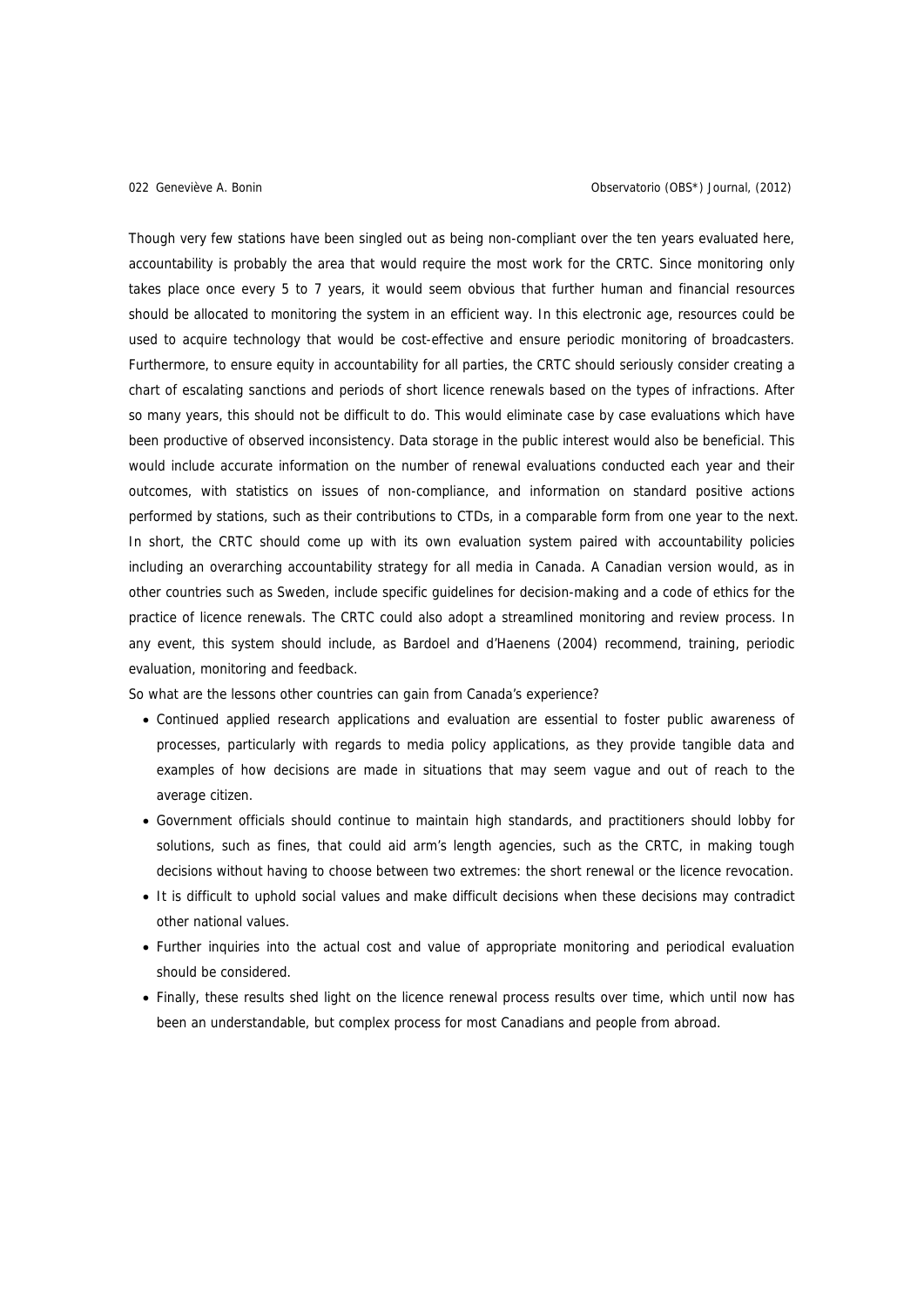The many benefits of having conducted this research cannot conclude without pointing out certain limitations.

Since no previous scientific research into the evaluation of the CRTC has been conducted, a normative research approach was warranted. Conditions for the type of evaluation conducted by evaluation professionals were not optimal given not all stakeholders were able to select appropriate evaluation criteria creating the need for a modified application of the evaluation framework. Furthermore, most of the work involved in reducing the population sample from the initial compiled results was done using a computer, however, much of the actual analysis, coding and calculations were done by hand, which may have resulted in human error.

On a positive note, this research also provides ideas for future research. Further studies could involve other sectors such as public and community radio, in a more comprehensive study. An examination in terms of other media, such as television, would also be worthwhile to determine if the CRTC is consistent in its decision-making across all sectors and media, or if it has different approaches. Research into the levels of compliance over a single licensing period would help ascertain if stations are more frequently non-compliant than perceived at present. A geographical analysis of non-compliance over time would provide insight to the behaviours of certain regions as well as specific companies. Studies into the reasons for not complying with CRTC regulation, and the reasons behind repeat offences could advise the development of enforcement tools such as, but not restricted to fines. Furthermore, a study of the thresholds of noncompliance would be useful for the CRTC, the CBSC and other international agencies that struggle with deciding when a particular sanction should be used as opposed to another.

# **References**

Abramson, B. D., & Raboy, M. (1999). Policy globalization and the 'information society': A view from Canada. Telecommunications Policy, 23(10), 775-791.

Auer, M. (2006). The CRTC's enforcement of Canada's broadcasting legislation: "Concern," "serious concern" and "grave concern". Canadian Journal of Law and Technology, 5(3), 115-151.

Auer, M. (2010). Personal correspondence (e-mail) from Monica Auer to author dated February 27.

Bardoel, J., & d'Haenens, L. (2004). Media meet the citizen: Beyond market mechanisms and government regulations. European Journal of Communication, 19(2), 165-194.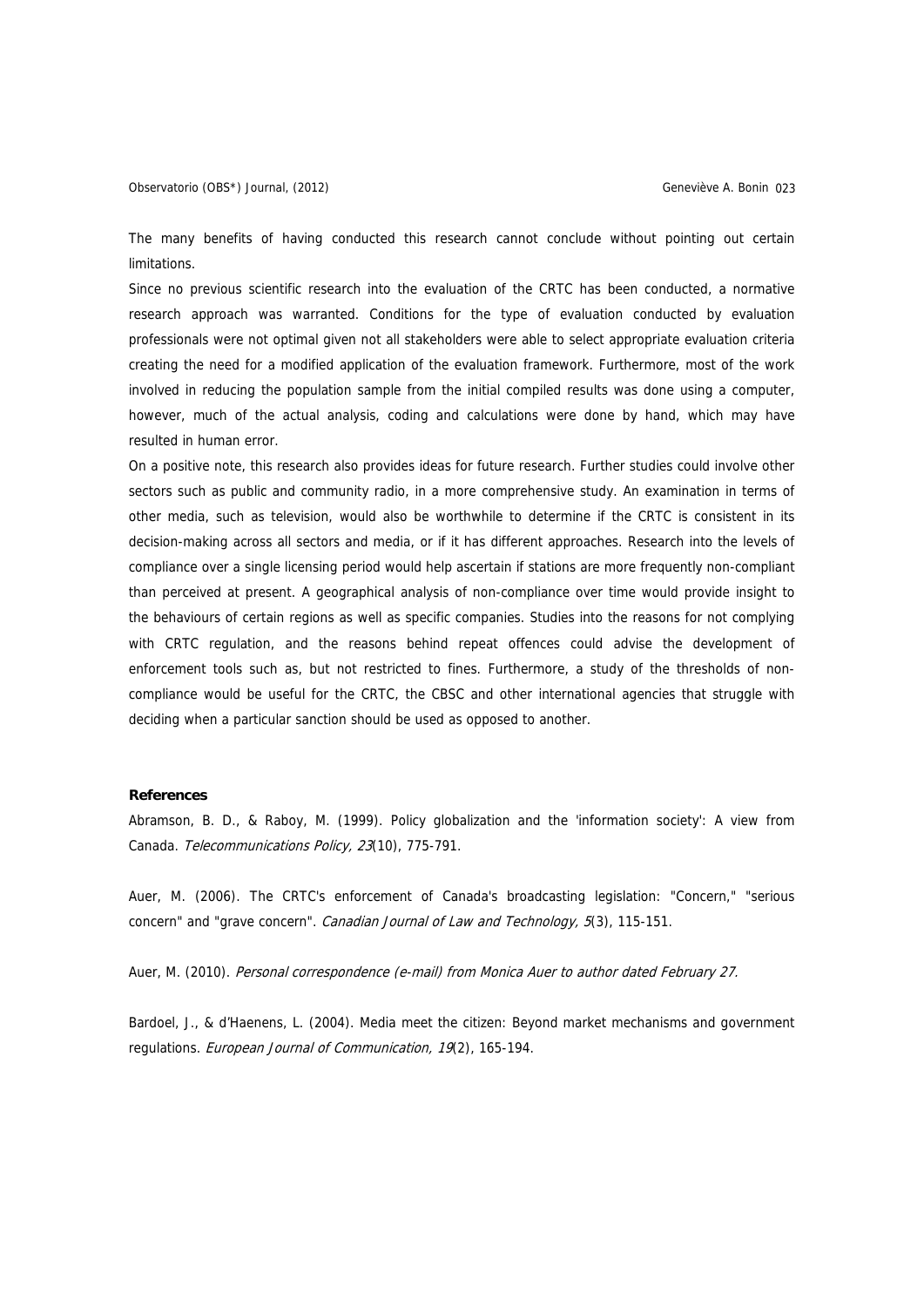Blackwell, R., Ha, T. & Tuck, S. (2004, July 15). Radio crack down opens deep divide. Globe and Mail. Retrieved from April 7, 2010 [http://www.thefreeradical.ca/CRTC\\_and\\_CHOI%20FM.htm](http://www.thefreeradical.ca/CRTC_and_CHOI%20FM.htm)

Canada. (1986). Radio regulations. Ottawa: CRTC. [http://laws.justice.gc.ca/eng/regulations/SOR-86-](http://laws.justice.gc.ca/eng/regulations/SOR-86-982/index.html) [982/index.html](http://laws.justice.gc.ca/eng/regulations/SOR-86-982/index.html)

Canada. (1991). Broadcasting Act. Ottawa: CRTC. <http://laws.justice.gc.ca/eng/acts/B-9.01/>

Contandriopoulos, A., Champagne, F., Denis, J., & Avargue, M. (2000). L'évaluation dans le domaine de la santé: Concepts et méthodes. Revue d'épidémiologie et de santé publique, 48(6), 517-539.

CRTC. (1997a). Brodcasting decision CRTC 1997-528. Retrieved June 22, 2009, from <http://crtc.gc.ca/eng/archive/1997/DB97-528.htm>

CRTC. (1997b). Decision CRTC 1997-486. Retrieved June 19, 2009, from <http://crtc.gc.ca/eng/archive/1997/DB97-486.htm>

CRTC. (1998). Commercial radio policy. Retrieved January 20, 2012, from <http://crtc.gc.ca/eng/archive/1998/pb98-41.htm>

CRTC. (2001a). Broadcasting decision CRTC 2001-679. Retrieved June 22, 2009, from <http://crtc.gc.ca/eng/archive/2001/db2001-679.htm>

CRTC. (2001b). Circular No. 444. Retrieved June 24, 2009, from <http://www.crtc.gc.ca.proxy.bib.uottawa.ca/eng/archive/2001/C2001-444.htm>

CRTC. (2001c). Notice of Public Hearing CRTC 2001-5. Retrieved June 19, 2009, from <http://crtc.gc.ca/eng/archive/2001/N2001-5.htm>

CRTC. (2001d). Transcript of proceedings for the Canadian radio-television and telecommunications commission: Multiple broadcasting and ownership applications. Retrieved June 19, 2009, from <http://crtc.gc.ca/eng/transcripts/2001/tb0621.htm>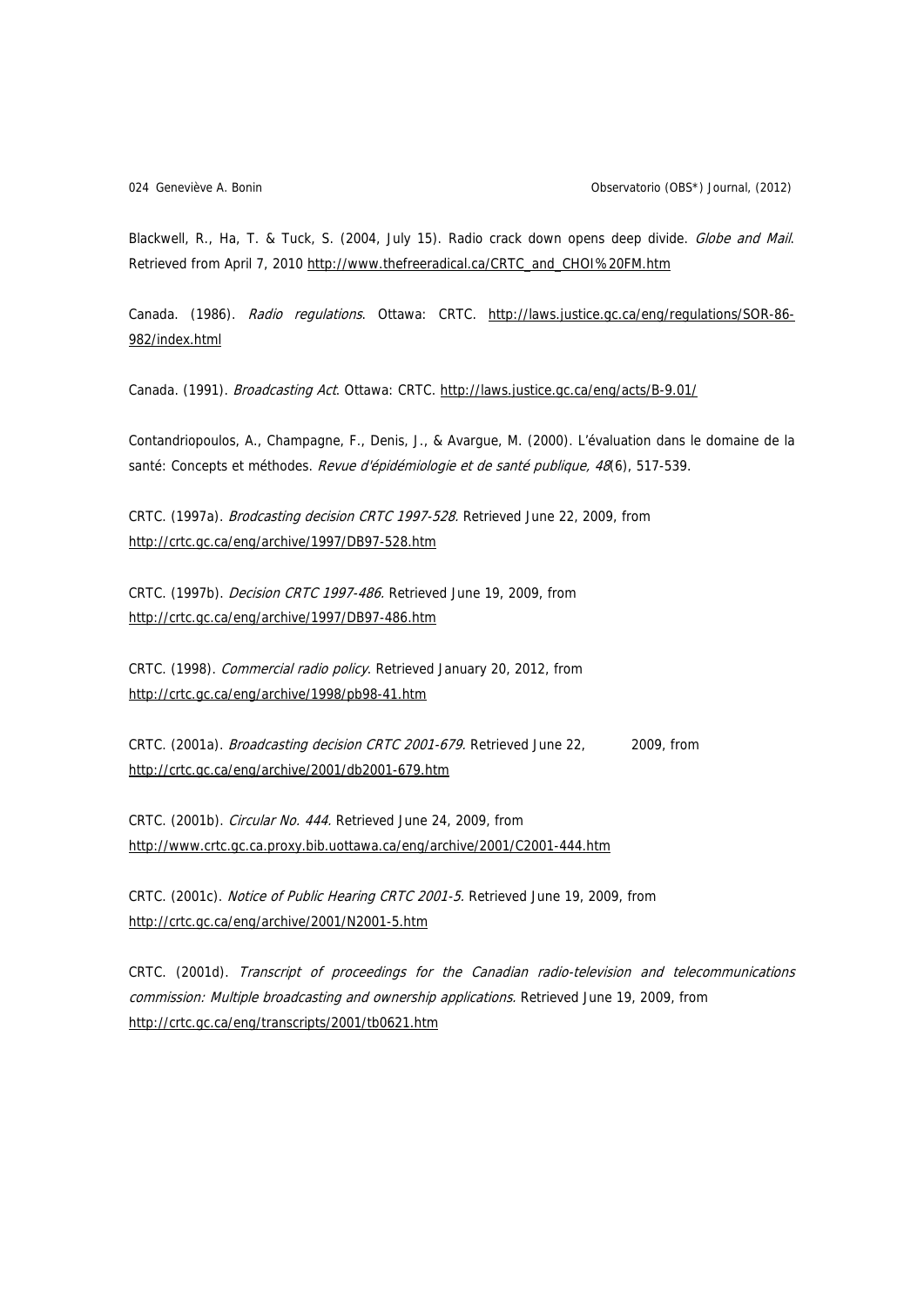Observatorio (OBS\*) Journal, (2012) Geneviève A. Bonin 025

CRTC. (2002). Broadcasting decision CRTC 2002-189. Retrieved June 19, 2009, from <http://crtc.gc.ca/eng/archive/2002/db2002-189.htm>

CRTC. (2003). Broadcasting decision 2003-81. Retrieved June 22, 2009, from <http://crtc.gc.ca/eng/archive/2003/db2003-81.htm>

CRTC. (2004). Broadcasting decision CRTC 2004-271. Retrieved June 19, 2009, from <http://crtc.gc.ca/eng/archive/2004/db2004-271.htm>

CRTC. (2005). Broadcasting decision CRTC 2005-49. Retrieved June 23, 2009, from <http://crtc.gc.ca/eng/archive/2005/db2005-49.htm>

CRTC. (2006). Broadcasting decision CRTC 2006-353. Retrieved June 23, 2009, from <http://crtc.gc.ca/eng/archive/2006/db2006-353.htm>

CRTC. (2006). Broadcasting Public Notice CRTC 2006-158. (Commercial radio policy 2006). Retrieved January 20, 2012 from<http://www.crtc.gc.ca/eng/archive/2006/pb2006-158.htm>

CRTC. (2006). Commercial radio policy. Retrieved February 1, 2012, from <http://www.crtc.gc.ca/eng/archive/2006/pb2006-158.htm>

CRTC. (2007a). Broadcasting decision CRTC 2007-331. Retrieved June 22, 2009, from <http://crtc.gc.ca/eng/archive/2007/db2007-331.htm>

CRTC. (2007b). Broadcasting Notice of Public Hearing CRTC 2007-5. Retrieved June 19, 2008, from <http://www.crtc.gc.ca/archive/eng/hearings/2007/n2007-5.htm>

CRTC. (2007c). Broadcasting policy monitoring report 2007. Retrieved September 29, 2009, from <http://www.crtc.gc.ca/eng/publications/reports/PolicyMonitoring/2007/bpmr2007.htm>

CRTC. (2009). Broadcasting regulatory policy CRTC 2009-329. Review of broadcasting in new media. Retrieved March 30, 2010, from<http://www.crtc.gc.ca/eng/archive/2009/2009-329.htm>